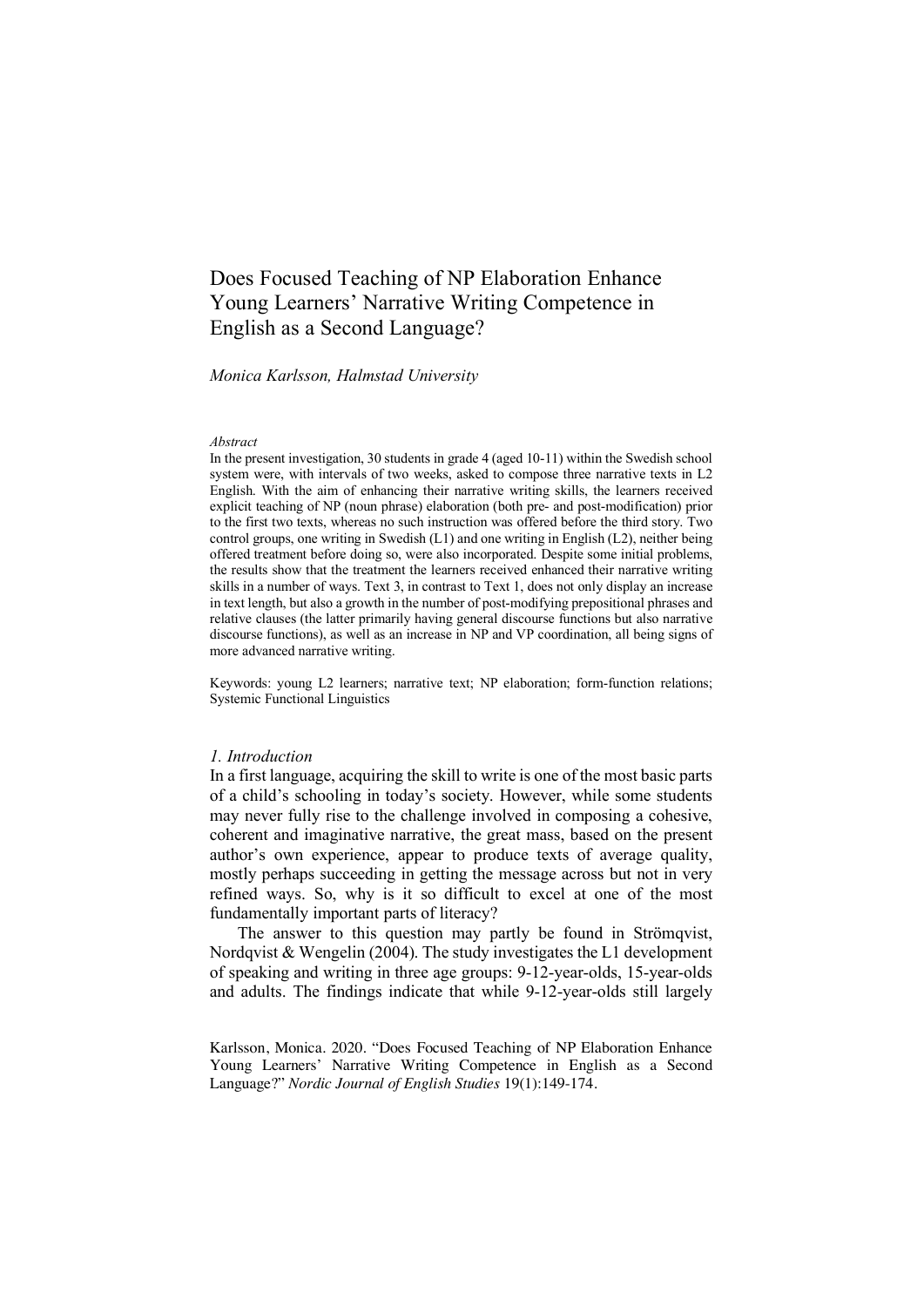maintain a mindset geared towards spoken language when speaking *as well as* writing, 15-year-olds have developed a specific mindset for written language. That is, whereas 15-year-olds have realized that there, in most cases, are marked differences between spoken and written language and have developed means to express such differences, 9-12-year-olds have not. This means that while younger age groups still tend to add written information mainly by linking one clause to the next, using primarily the conjunction *and* (Christie & Derewianka, 2008), older age groups are capable of displaying more sophisticated ways to pack the written message they want to convey, one being the elaboration of noun phrases (NPs) (Svensson, 2018).

The situation grows in complexity when what is being learnt is not a first, but a second language. While parts of learners' new mindset geared towards written language may be automatically transferred to a second language, the fact that, in addition to vocabulary and spelling, new forms for already established functions have to be learned, may be a hindrance to complete transfer. The aim of the present study is therefore to explore to what extent explicit teaching of NP elaboration may help improve young learners' narrative writing in English as a second language.

#### *2. Theoretical Background*

#### *2.1. Young learners' narrative writing competence and development*

In the initial stages of writing, there is what is referred to as *pretend*  writing, in which 'texts' consist of various doodles. These are most likely attempts at imitating what children have observed their parents do, and/or induced by a variety of kindergarten activities (Svensson, 2018). Then comes *synthesis-in-analysis writing*, which displays clusters of primarily consonants without any clear division between words. This stage is followed by *limited efficient writing*, in which texts slowly start to look like adult writing (e.g. Björk & Liberg, 1999; Donovan & Smolkin, 2006; Kamberelis, 1999). Stories composed at this level often include drawings, to which short verbal texts are added. Once these texts start to describe simple events and reaction to these events (the embryo of problemoriented plots), children have reached what Bamberg  $&$  Reilly (1996) refer to as *the middle phase* (around the age of six). Unlike more advanced writing, texts belonging to this phase still normally adhere to patterns typical of spoken language (as does the choice of vocabulary), where one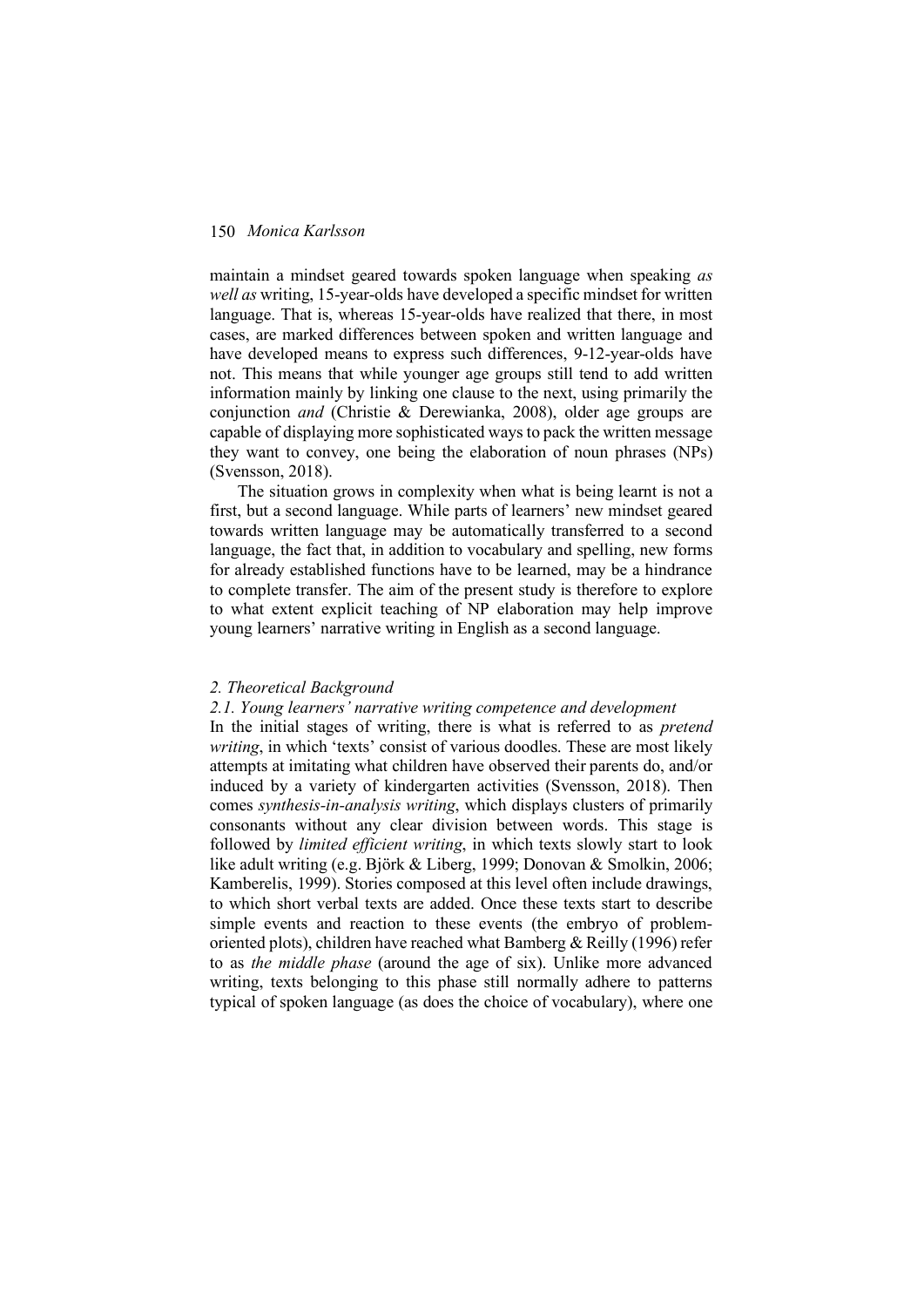clause is added to the next, primarily with the help of the conjunction *and* (but also *but* and *so*) (Christie & Derewianka, 2008). These stories usually also include a great deal of repetition of similar events and subjects (Svensson, 2018), overuse of one and the same structure generally being the only type of strategy children have at their disposal to expand a story at this stage. This repetition of specific structures, commonly referred to as *syntactic priming*, appears to prepare a learner for the processing of other types of sentences that are concerned with the same type of structure (Clealand & Pickering, 2005; Loebell & Bock, 2003), later allowing an exploration of new and more refined ways of conveying different types of information. In *the final phase* (around the age of nine), children are beginning to offer descriptions of characters that affect major parts of the entire plotline of the story. That is, no longer do these descriptions only create links in the linear organization of the events of a story as described above, but also help create links to parts that are non-consecutive. Children's stories now usually become longer (Bamberg & Reilly, 1996; Nordenfors, 2011), and it is also around this age that children start to incorporate formulaic expressions into their writing (Svensson, 2018).

Furthermore, once more adult-like writing starts to emerge, its development, Berman & Slobin suggest (1994), occurs in form-function relations. More precisely, Berman  $&$  Slobin propose that narrative writing development occurs through a reciprocal relation between form and function, so that the acquisition of various forms triggers more elaborate narrative functions, which in turn prompt the need for acquiring new linguistic forms. This assumed dependency is therefore also able to capture how these relations develop over time, e.g. how old forms take on new functions and how new forms are acquired to be able to express new narrative functions as the writer becomes increasingly sophisticated in conveying his/her message. Berman & Slobin discuss five types of formfunction relations that are crucial to the construction of a narrative text and its development. The most important category, from the perspective of the present investigation, is *connectivity*, which is concerned with how individual sentences become texts that are cohesively and coherently linked. Pre- and/or post-modified NPs and syntactic coordination thereof are examples of forms that may improve connectivity in a text, thus making it more advanced. Moreover, the extent to which these formfunction relations are present in a text, as well as their elaborateness, is dependent on three so-called *guiding themes*: *filtering theme*, *packaging*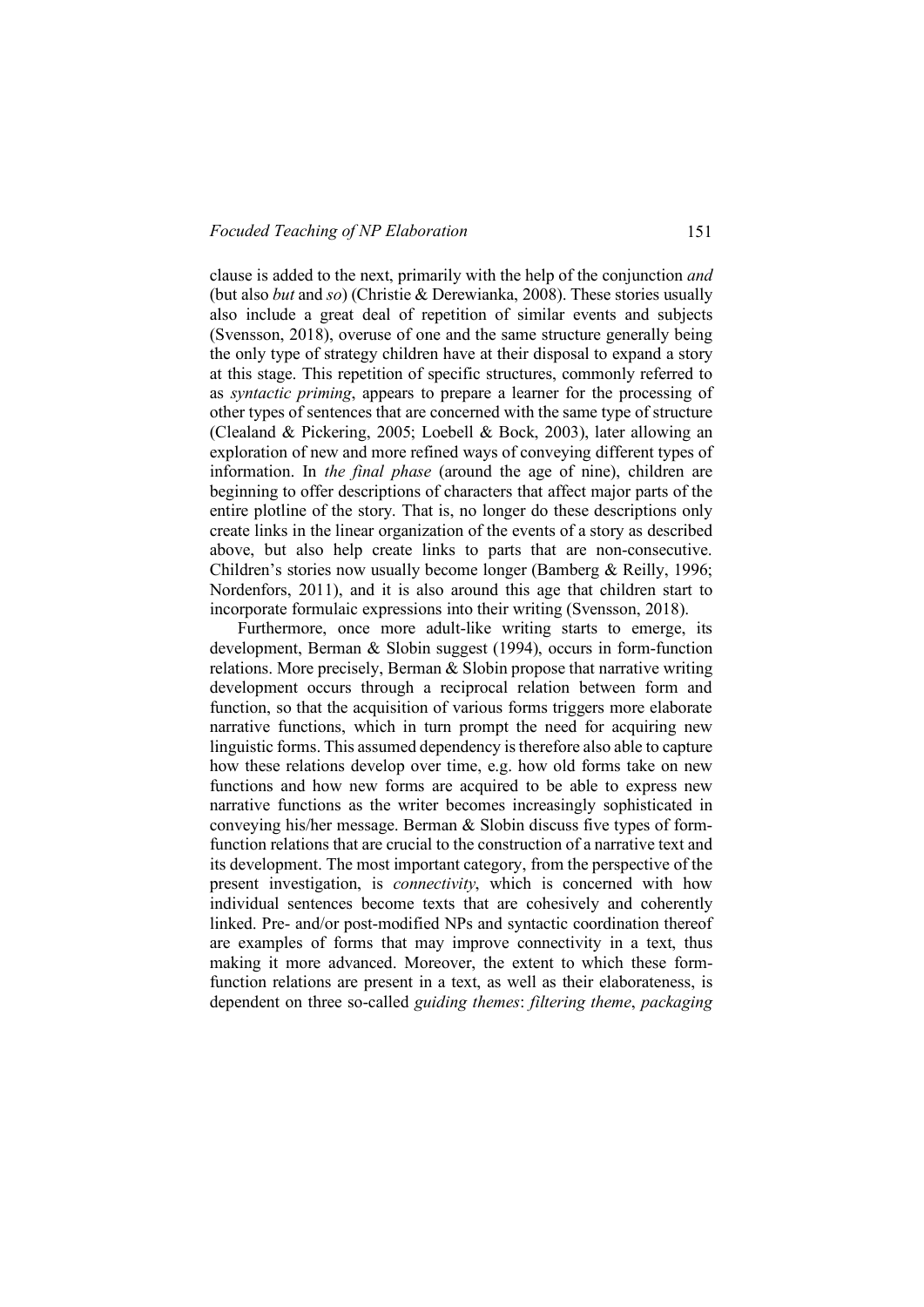*theme*, and *developmental theme*, the latter two being of main interest to the present study.

*The developmental theme* acknowledges the fact that young learners generally have fewer options when conveying a message. The main reasons are that, in contrast to older learners, they are limited 1) cognitively, i.e. they are not able to understand different perspectives, 2) communicatively, i.e. they are not able to completely determine the listener's/reader's point of view, and 3) linguistically, i.e. they do not master all the linguistic tools available.

*The packaging theme* deals with the vertical construction of a story. That is, it is concerned with how events, to begin with usually linked in a linear fashion, become increasingly more elaborate through the acquisition of more sophisticated ways to package the information in a hierarchical structure. Compare, for example, *The little girl came home. She went into the kitchen. She drank some juice*, which offers equal importance to the events, with *After getting home, the little girl drank some juice*, where, with the help of subordination, the activities have been packed into one complex unit, also forcing the listener/reader to infer parts of the message (see also Svensson, 2019). The first type of packaging to occur in the writing of young learners is usually *temporal packaging*, the *when*-clause (*when the girl saw the dog, she ran to it*) typically appearing first. Berman & Slobin also mention other types of packaging, the most relevant of which to the present investigation is the relative clause (which will be discussed in more detail in the sections to come).

Lastly, narrative development is not always a linear process in which increasingly more complex structures are added to a learner's repertoire, but usually also includes 'waves of stability and turbulence' (Sensson, 2018: 246) in which, for instance, reuse of old forms are found alongside the use of newly acquired forms (e.g. Evensen, 2005; Ortega & Byrnes, 2008). Such waves of turbulence and stability display similarities with Dynamic Systems Theory (e.g. de Bot, Lowie & Verspoor, 2007; Larsen-Freeman & Cameron, 2008; Meara, 2009; Plaza-Pust, 2008), according to which a linguistic system is made up of interconnected parts where some elements may be more tightly linked than others. This implies that 'a gentle nudge' to one part of a system may very likely create 'ripples' that will lead to changes in the rest of the system. The focus of the present study is to explore what changes in L2 narrative writing development focused NP elaboration might yield. There are, however, other theories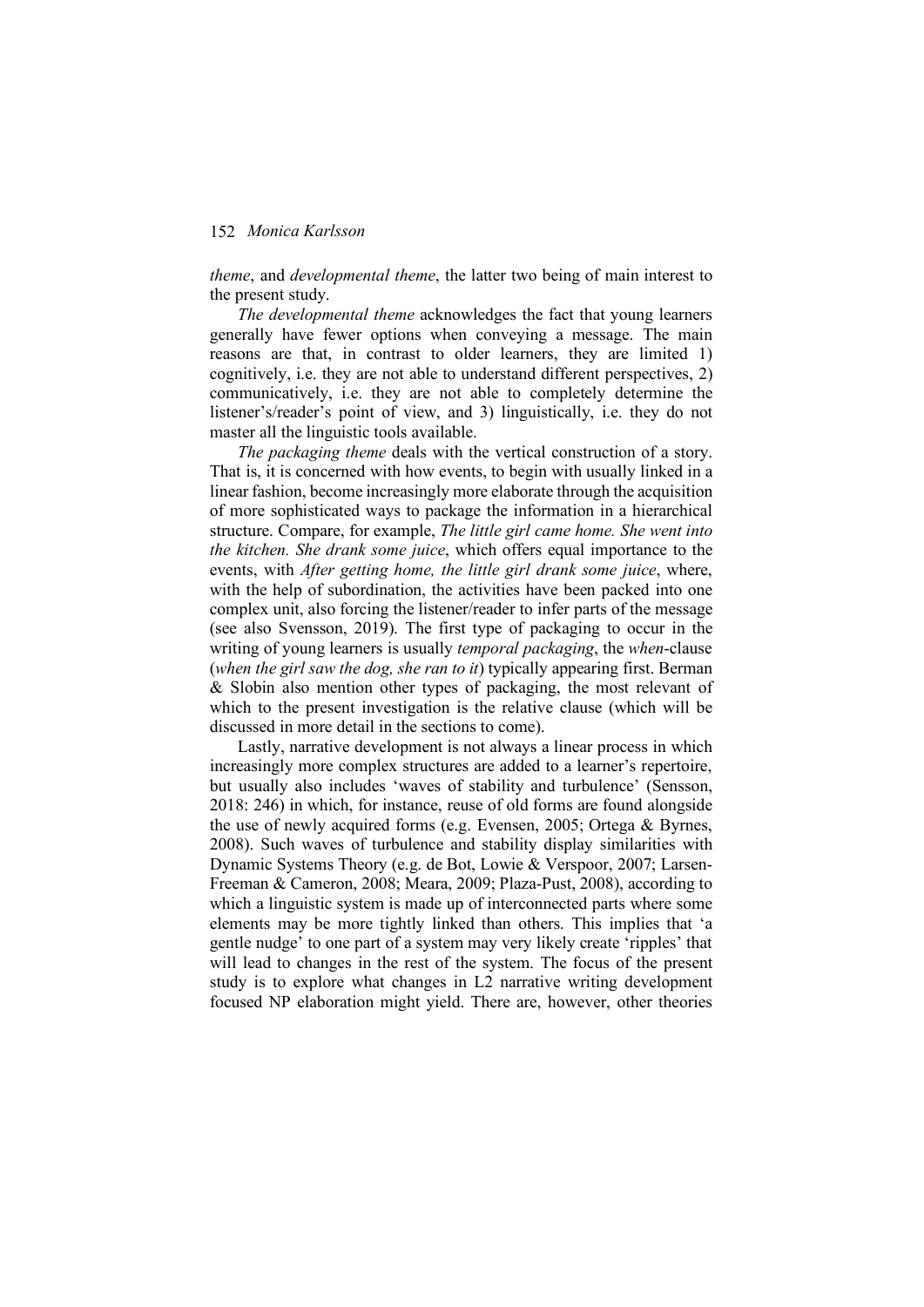that predict that if the difference between the level of knowledge a learner possesses and the level of complexity of the intended instruction is too great, the result may be negative rather than positive. This is, for instance, what is put forth by the 'teachability hypothesis', which forms an important part of Processability Theory (Pienemann, 1998). (See also Krashen (1981) for the same claim.) The hypothesis thus claims that instruction is only beneficial if it focuses on structures belonging to 'the next stage', as no stages of acquisition can be ignored, not even with formal instruction. The same is suggested by *the Zone of Proximal Development* (Vygotsky, 1978), *proximal* referring to the skills the learner is close to mastering. Vygotsky here suggests that there is a difference between what a child can achieve cognitively on its own and what s/he can do together with a more experienced individual, for example, a teacher, but also that the teacher should focus on what naturally would come next in the learner's general developmental trajectory. Both these theories hence suggest that focused NP elaboration may not be beneficial to all learners.

### *2.2. The NP in increasingly more complex narrative writing—an SFL approach*

One way to describe narrative writing development is from a systemic functional perspective (Bamberg & Reilly, 1996). Within Systemic Functional Linguistics (SFL), the construction of a text simultaneously involves an exchange of content, a negotiation of roles between, for example, writer and reader, and a structuring of text. In other words, an SFL framework, just like the psycholinguistic approach discussed in Subsection 2.1, relates forms to functions, and is, as a learner's mastery develops, also capable of capturing changes in these relations over time.

Putting together a text involves consistently making lexical choices as well as choices regarding the transitivity pattern of a clause. The latter includes the process itself (i.e. the verb phrase (VP)), the participants in the process (subject and object) and the so-called circumstances (i.e. adverbials (AdvP) or prepositional phrases (PP)). Participant roles are realized as noun phrases (NP). As an NP can be elaborated on with preand post-modifiers, enabling writers to condense information in one and the same clause, this phrase type is, according to Halliday, 'a powerful resource for meaning-making' (1998: 196).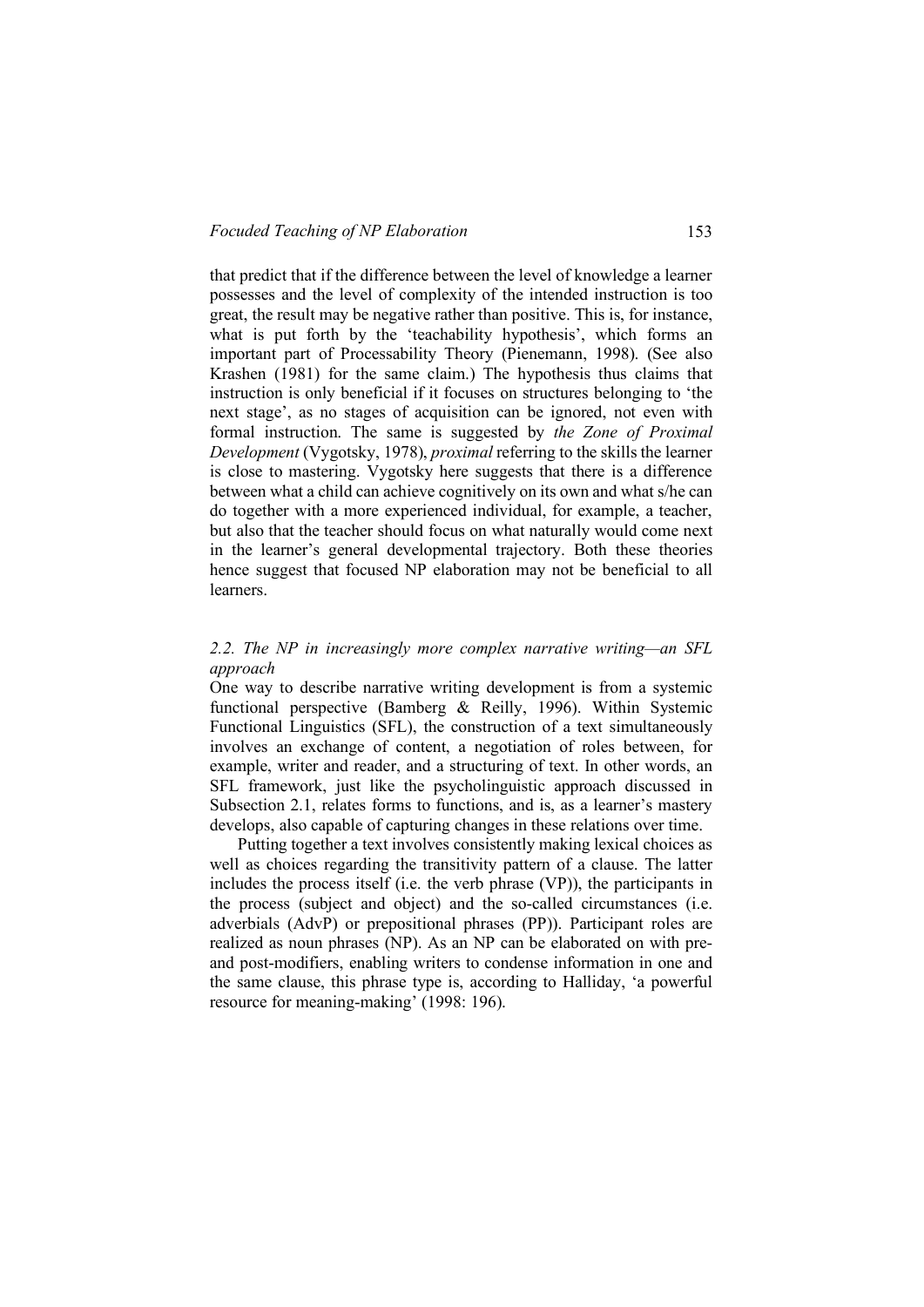An NP may contain five functional elements, and it is structured as displayed in Table 1:

Table 1. The structure of the NP according to Systemic Functional Linguistics.

| deictic epithet | classifier                            | thing qualifier  |
|-----------------|---------------------------------------|------------------|
|                 | Judy's   beautiful   Christmas   tree | with decorations |

The key element of a noun phrase is the thing (head). This may be preceded by a classifier, which is either an adjective or a noun. Epithets (adjectives), which may or may not be intensified by adverbs, also function as pre-modifying elements of the thing, and as such offer additional descriptions. Deictic elements, as seen in Table 1, precede epithets and classifiers. These are demonstrative, interrogative and possessive pronouns, and nouns in the genitive form. Of the three pre-modifying elements, deictics have the greatest specifying potential whereas classifiers have the least specifying potential. The latter type is instead a permanent attribute of the thing, i.e. the thing and the classifier together form a tightly knit unit (Martin & Rose, 2007: 96). The thing may also be elaborated on further with the inclusion of post-modifying elements, which in SFL are termed qualifiers. These are primarily prepositional phrases (PPs) or relative clauses. Other types of post-modifying elements are *when*-clauses and infinitive clauses.

As for post-modifying relative clauses, Dasinger & Toupin (1994: 462) place different functions of these elements along a developmental continuum (see also Berman & Slobin (1994). The first four functions, the ones that are likely to appear in earlier stages of writing, have general discourse functions, whereas the remaining five functions, appearing in later stages, display specific narrative discourse functions. Put differently, Dasinger & Toupin here make a distinction between relative clauses that may appear in any type of text and those whose functions will not only add to the building of a cohesive and coherent text, but will also help create an imaginative, rather than flat and uninteresting, story. Table 2 illustrates this continuum. In their investigation, Dasinger & Toupin (1994) were able to observe a growth in the use of these relative clauses and their functions in relation to age.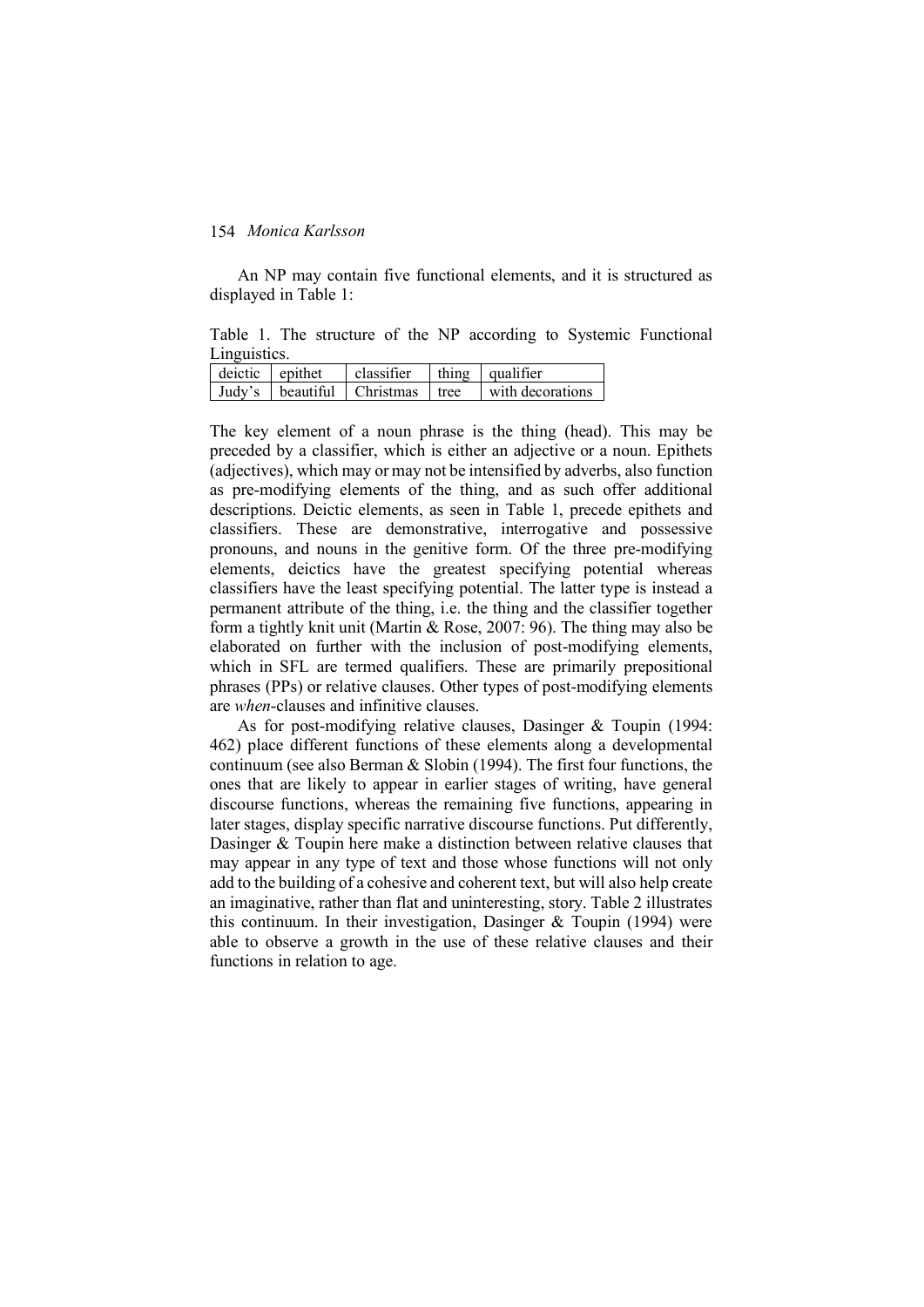Table 2. Dasinger & Toupin's (1994: 462) continuum of increasingly more difficult post-modifying relative clauses.

| Relative clauses    |                                                |  |
|---------------------|------------------------------------------------|--|
| General discourse   | 1 NAME (naming referents)                      |  |
| functions           | 2 SIT-NEW (situating new referents)            |  |
|                     | 3 SIT-OLD (situating old referents)            |  |
|                     | 4 REID (reidentifying old referents)           |  |
| Narrative discourse | 5 PRES (presenting main characters)            |  |
| functions           | 6 MOT (motivating/enabling actions)            |  |
|                     | 7 CONT (continuing the narrative)              |  |
|                     | 8 EXP (setting up expectations about narrative |  |
|                     | entities and events)                           |  |
|                     | 9 SUM (summing up past and upcoming events)    |  |

It should be added that what elements are included in an NP usually varies in accordance with genre. While NPs tend to be very short in casual conversation, consisting of either a pronoun only or an article + head with a possible epithet, scientific texts of various kinds may, in many of the NPs, include most or all of the pre- and post-modifying elements described above, thus making it possible to, for instance, display, quantify, classify and qualify in one and the same phrase. 'In narrative texts', Svensson writes (2018: 28), 'we expect to find a number of describing pre-modifiers (adjectives, often together with adverbs, expressing for example intensity and force), and various post-modifers'. Put differently, the presence of elaborated NPs is a typical characteristic of narrative writing.

Before continuing the discussion of pre- and post-modification of noun heads, it should be mentioned that learners go through several stages regarded as precursors to elaborated NPs. Plunkett & Strömqvist (1992), for instance, mention juxtaposition of head and descriptive word (*the ball, it's red*) as well as adjective in complement position (*the ball is red*), which will both eventually lead to pre- and post-modified NPs (*the red ball*, *the ball that's red*).)

Svensson (2018), while providing no quantitative insights into NP elaboration over time, offers a thorough picture of qualitative development. She follows the writing development, divided into five increasingly more complex phases, of one L1 learner of Swedish from her first year in school (age 7) to school year 12 (age 18), and more. As phases 4-5 include texts that are far beyond what the informants in the present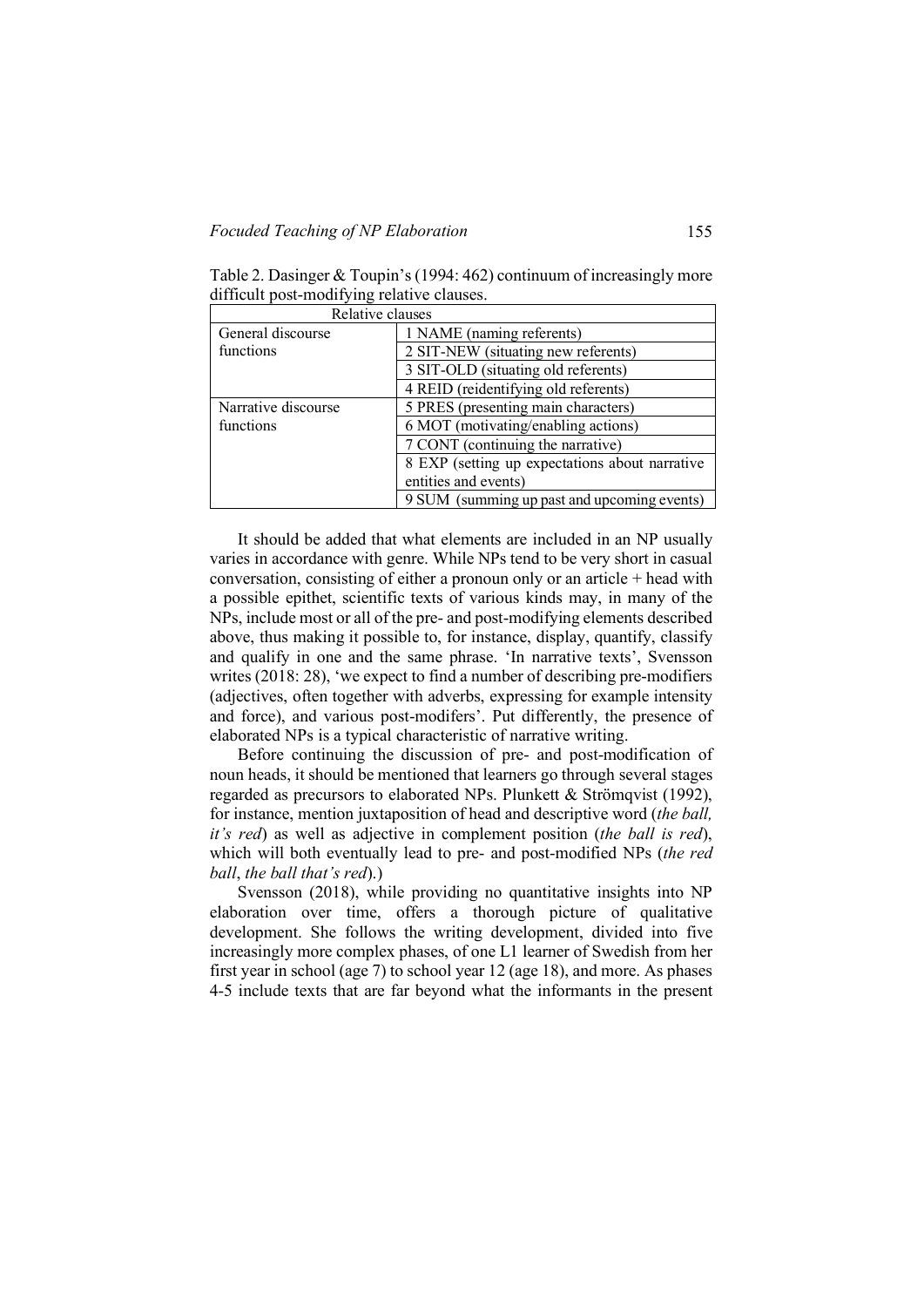investigation are capable of producing, what follows will only include NP elaboration as described in phases 1-3.

In the first phase, when the informant is between seven and nine years old, the first elaborated NPs start to appear. In the first story, written at the age of seven, only one single elaborated NP (epithet  $+$  thing) is included. Text 2, written the following school year, incorporates two elaborated NPs, both of which again include pre-modification only. The last of the stories and also the longest, written at the age of nine, includes not only a more diverse pattern of elaboration, but also the first post-modifying elements, namely three short relative clauses. While two of these have general discourse functions (SIT-NEW and NAME), the third one displays a more complex function specifically aimed at developing the narrative (EXP). Svensson comments that at this early stage of writing, the pre- and post-modified head is the single most important tool available to her informant to condense information (2018: 68).

In school years 4-6 (ages 10-12), the learner's use of elaborated NPs increases and diversifies even further. For example, in Text 4, written at age 10, the first post-modifying PP appears (*Elsa with her smile*). Additionally, more and more NPs become simultaneously pre- and postmodified. For the first time, Svensson also mentions the existence of coordinated noun phrases (e.g. *Jonathan and his girlfriend Sarah*), even though not all of them are necessarily elaborated. Some coordinated VPs (*stood there and talked*) are also found, though they are fewer in number than the coordinated NPs.

Furthermore, a total of 19 relative clauses, restrictive as well as nonrestrictive, referring to people, things as well as places, occur in these texts. While 13 still have general discourse functions (SIT-OLD and REID being new ones), as many as six now display narrative discourse functions (PRES and MOT being new ones). This is thus one example of how old forms are used for new functions as the learner becomes more advanced. At this stage, these post-modifying elements, Svensson emphasizes (2018: 98), constitute the most important feature in the tools available to package a great deal of information in one and the same clause.

In Texts 12-14 (ages 13-14), finally, both pre- and post-modifiers develop dramatically in complexity. The most conspicuous feature in these stories, Svensson notices (2018: 128), is, however, the increased use of classifiers, which results in a more topic-specific vocabulary. Also, coordination of elaborated noun phrases (e.g. *dark green stripes and pink*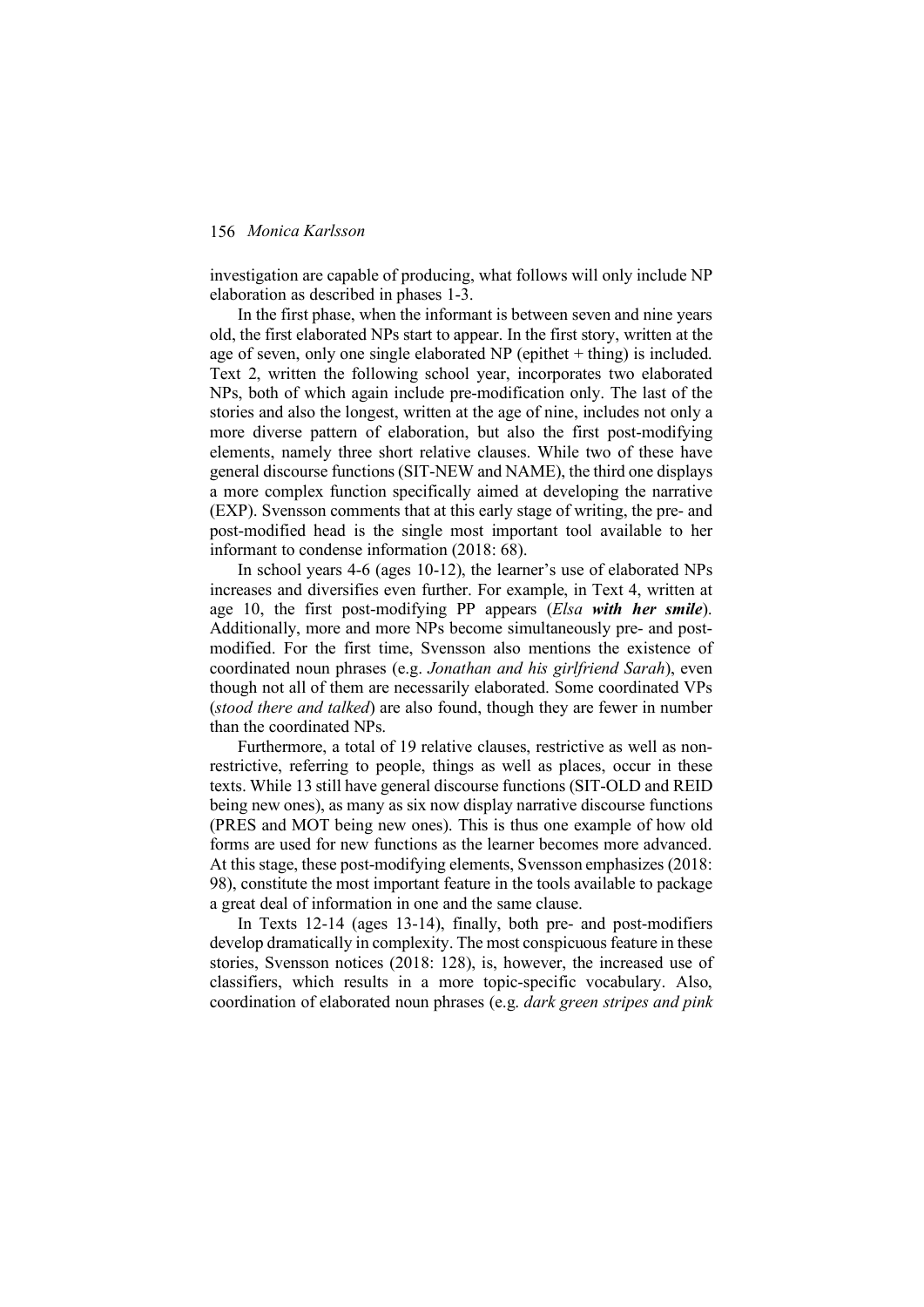*dots*) now seems to be a relatively common feature. Moreover, these texts include nine relative clauses, two of which display narrative discourse functions not seen before (CONT and SUM). During this phase, Svensson's informant hence continues to develop new functions of already established forms.

*2.3. Differences in the NP between Swedish (here L1) and English (here L2)*

English as well as Swedish adheres to the NP structure presented in Subsection 2.2. There are, however, some differences in form that need to be pointed out.

Firstly, while Swedish indicates gender and number morphologically in pre-modifying adjectives, English does not. Moreover, the use of gender and number is here completely arbitrary, as is also the case with the (in)definite articles, although once a decision has been made there is alignment among article, gender and number.

ett stort hus—det stor-a hus-et—de stor-a hus-en (a big house—the big house—the big houses)

en stor cykel—den stor-a cykel-n—de stor-a cykl-arna (a big bike—the big bike—the big bikes)

In these respects, native Swedes who are learning to write in English therefore make a transition from a rather complex system to a considerably less convoluted one, which may of course help promote their NP elaboration in English as a second language.

When it comes to post-modifying relative clauses, Swedish learners instead encounter a considerably more complex system in English than what is present in their own language. While English distinguishes between *who*, *whom*, *which* and *that*, Swedish may use *som*. This means that whereas the Swedish relative pronoun *som* is *a highly accessible form* (Dasinger & Toupin, 1994), which in turn may increase its use and consequently accelerate its mastery, this is not the case in English, where the diversity of relative pronouns may instead constitute an obstacle to the use of relative clauses by Swedish learners. (Even though errors in form are ignored in the present study, the point here is that the mere fact that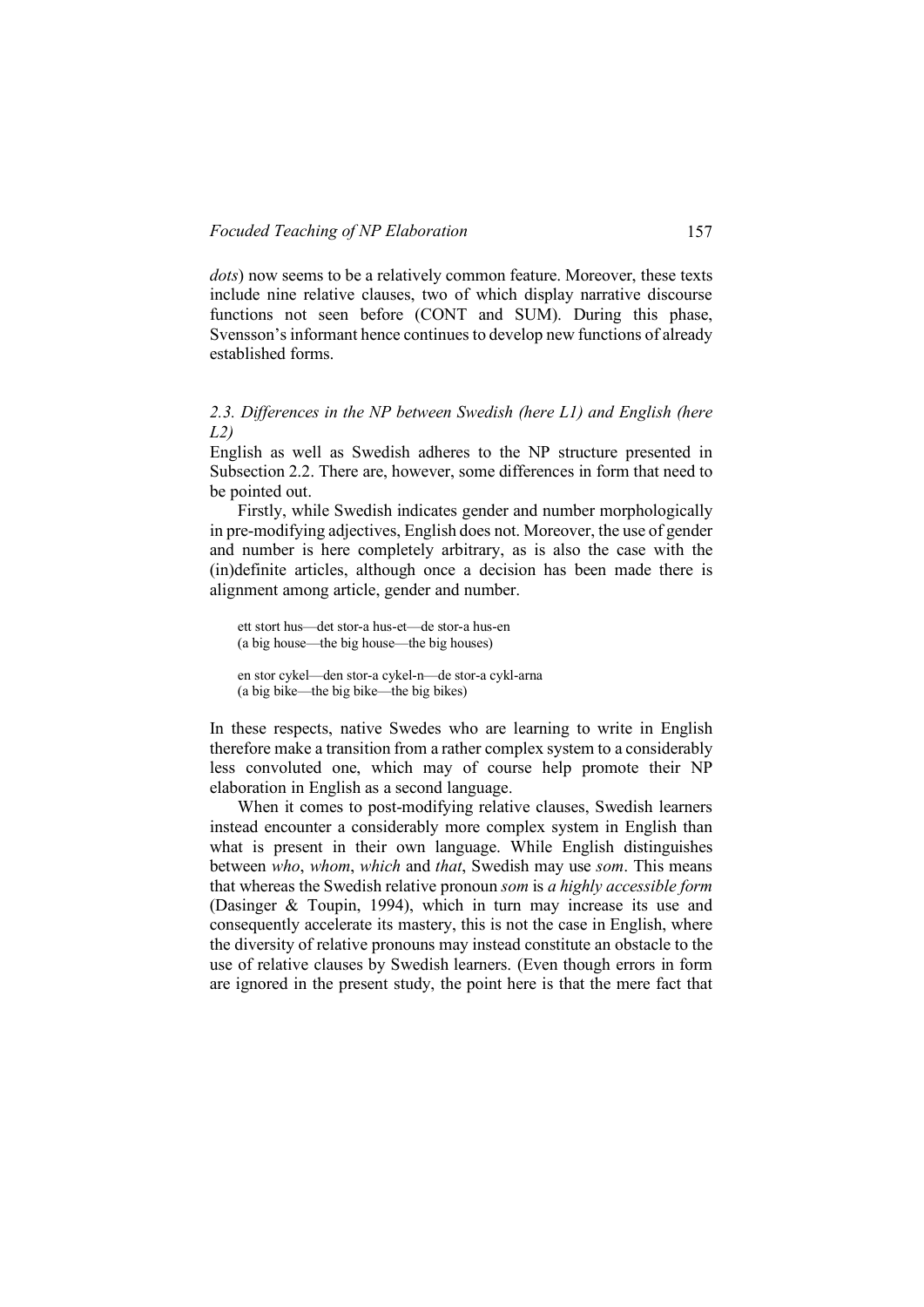learners are faced with quite a few alternative forms, may (subconsciously) deter them from incorporating elements from such a system in their texts.)

It should here also be pointed out that, similar to English, Swedish possesses the possibility of excluding the relative pronoun when used in object position in a restrictive relative clause. (For more on the use of relative pronouns in Swedish, see Plunkett & Strömqvist (1992).)

#### *3. The Present Study*

#### *3.1. Research question addressed*

One research question is addressed in the present investigation: Does explicit instruction of NP elaboration enhance young learners' narrative writing competence in a second language?

#### *3.2. Informants and method*

Based on availability, a total number of 50 learners (from the same school, and native speakers of Swedish and Swedish only) took part in the present investigation, all of whom were middle school students in grade four (ages 10-11) at the time of the collection of the data. There are two main reasons why this age group was selected to be included in the study. Firstly, within the Swedish school system students most commonly do not start to learn English until the third grade (age 9). Thus in order for them to acquire enough vocabulary to be able to produce running text, i.e. sentences displaying textual cohesion as well as narrative coherence, it seemed, after going through a great deal of material, necessary to wait at least a year (see also Keaveney & Lundberg, 2014). Secondly, as the NP appears to grow considerably in complexity (pre- and post-modification) in Swedish as a first language during these years (Svensson, 2018), it was believed that focused teaching in English would be able to set the wheels in motion in a second language too.

30 of these 50 informants made up the experimental group. They were asked to write three narrative texts each. Prior to writing the first essay, the students received explicit teaching of NP elaboration. The sentence *The dog is sitting on the floor* was written on the whiteboard and the learners were asked to focus on the head of the subject noun phrase (*dog*). Several examples were given of pre-modification (deictics, epithets and classifiers) as well as post-modification (prepositional phrases and relative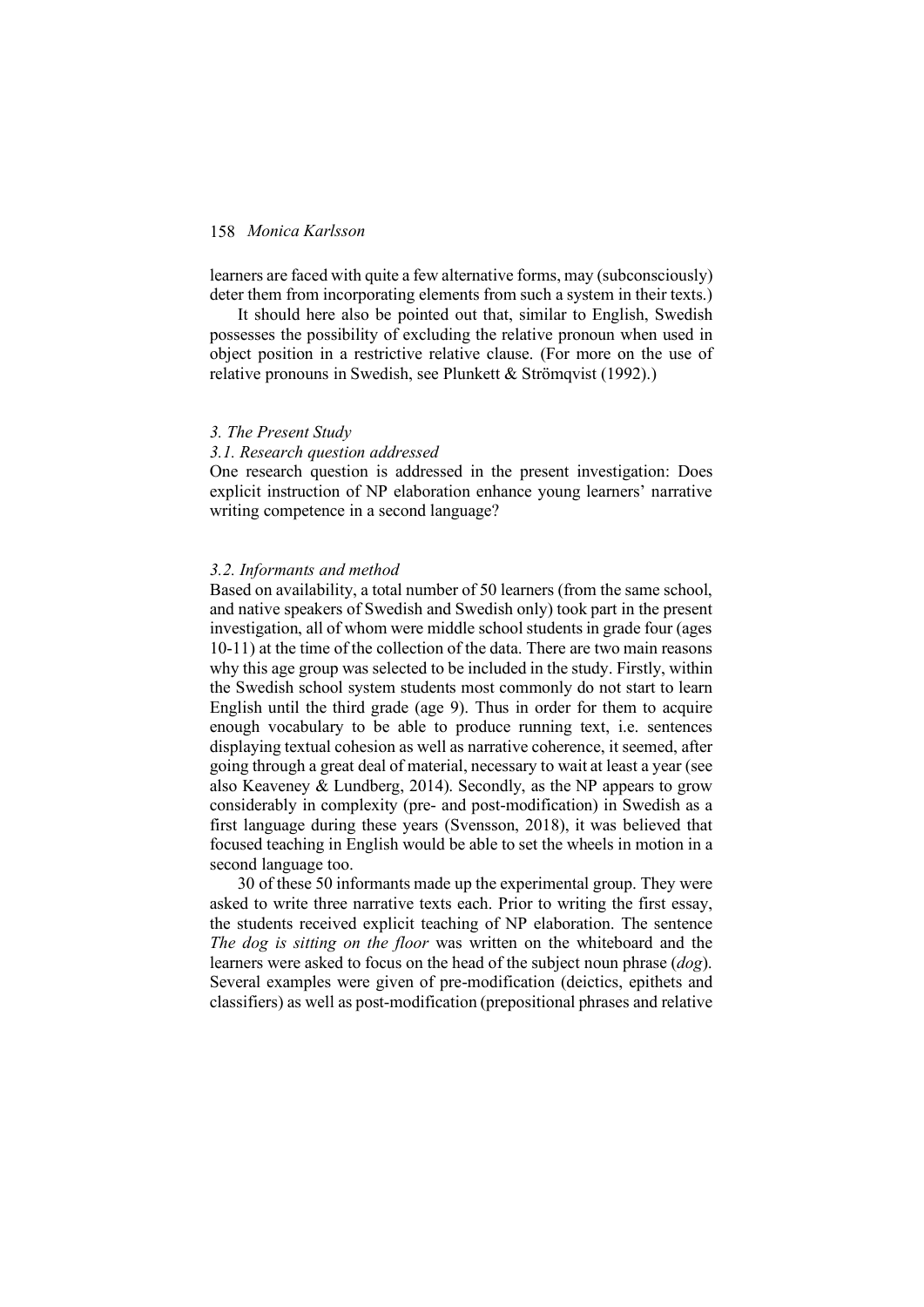clauses). In the class as a whole, the students were then asked to come up with their own examples. (It was noticed that while pre-modifiers were offered quite spontaneously by the learners, the students had to be prompted to produce post-modifiers to a considerably greater extent.) Next they were asked to write a short story in English about the dog.

Two weeks later, the same 30 learners were asked to write a second composition, before which they again received treatment. This time the phrase *My best friend* was written on the whiteboard, and the students were, in the same way as described above, again offered examples of preand post-modification. Similar to the first treatment session, the learners were then requested to give some examples of their own, after which they were again asked to write a composition in English on the topic given. (As in connection with the first treatment session, pre-modifiers seemed more easily offered than post-modifiers.)

Still another two weeks later, the same 30 students were asked to write their third and final essay. An empty shop window was drawn on the whiteboard. It was put to the students that they could write about what could be found in the window, what they would like to buy for themselves or for someone else and why, but it was emphasized that they were allowed to write any story as long as it had something to do with the shop window. Most importantly, this time no focused instruction regarding NP elaboration preceded the writing of the essay.

Regrettably, due to a misunderstanding regarding scheduling no pretreatment data were collected with these 30 students.

The remaining 20 testees constituted two control groups, in which neither case NP elaboration treatment was offered prior to the composition writing. These students were also asked to write about the shop window, 11 writing in L2 English and nine writing in their native language (Swedish), the former group thus replacing the missed pre-treatment opportunity with the 30 students discussed above. (It was due to the many similarities in NP structure between English and Swedish (see Subsection 2.2) that the present author decided to ask one of the two control groups to write a narrative in their mother tongue (Swedish).)

In none of the cases described above, experimental group or control groups, were there any time constraints.

Lastly, while the 30 students in the treatment group and the 11 students in the control group composing in English wrote their essays during the spring term (beginning of March) of their fourth school year, the nine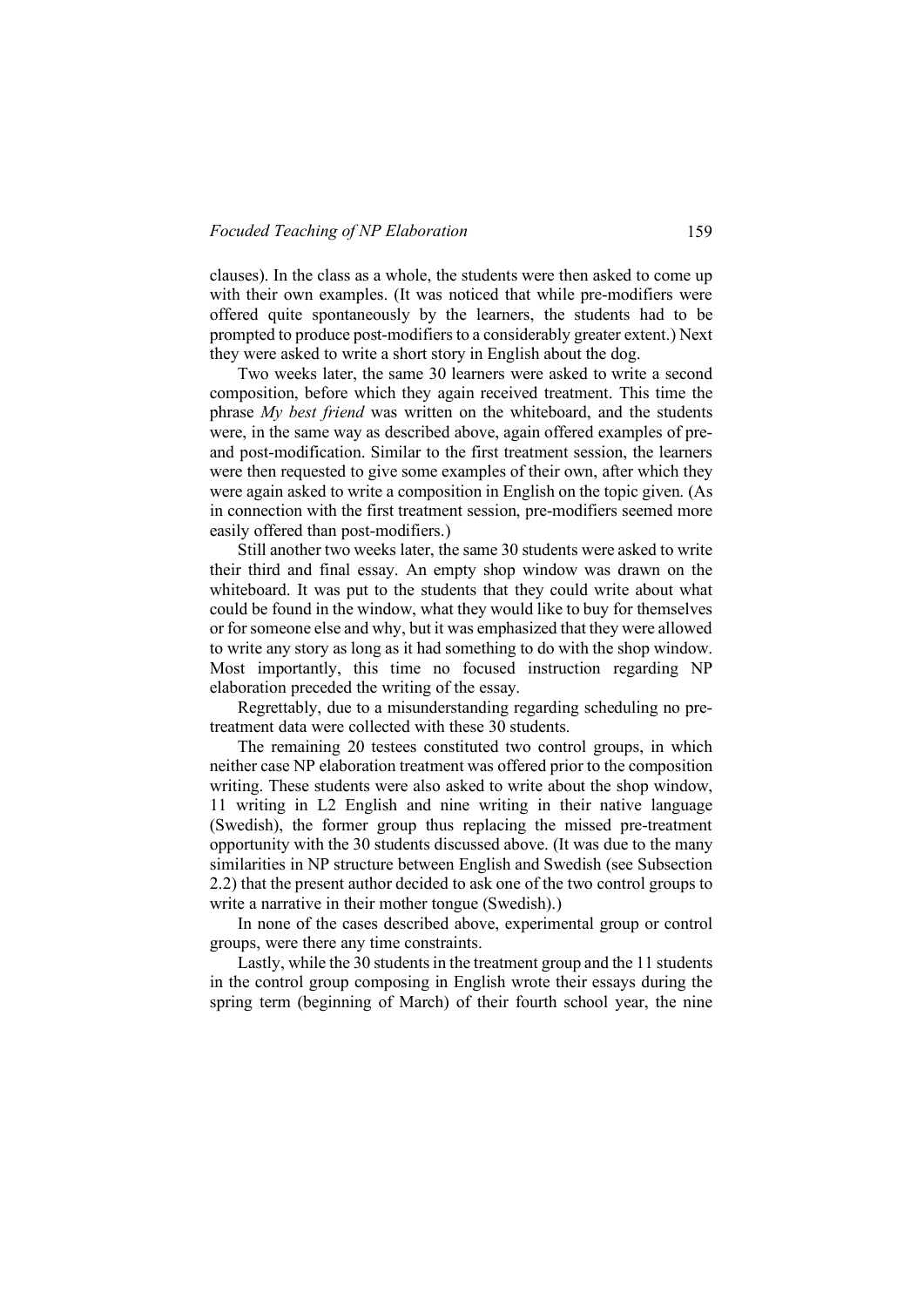students in the control group composing in Swedish wrote theirs in the autumn term (just before Christmas) of the same school year, i.e. around two and a half months before the other students.

What has been explained above, is summarized in Table 3. The table also provides information about the total number of words in the compositions, the average number of words as well as the lowest and highest number of individual words. As the reader can see, whereas the English essays written after treatment display great differences between individual performances in all three essays, there is a steady increase in the total number of words and average number of words from Essay 1 to Essay 3.

| Group/Essay | No of     | Title        | Total | Average | Lowest no   | Highest no  |
|-------------|-----------|--------------|-------|---------|-------------|-------------|
|             | students  |              | no of | no of   | of          | of          |
|             |           |              | words | words   | words in a  | words in a  |
|             |           |              |       |         | composition | composition |
| English     | 30        | The dog      | 1,353 | 45.1    | 10          | 114         |
| Essay 1     |           | (is sitting) |       |         |             |             |
| after       |           | on the       |       |         |             |             |
| Treatment 1 |           | floor)       |       |         |             |             |
| English     | $30$ (the | My best      | 1,758 | 58.6    | 18          | 139         |
| Essay 2     | same as   | friend       |       |         |             |             |
| after       | above)    |              |       |         |             |             |
| Treatment 2 |           |              |       |         |             |             |
| English     | $30$ (the | The shop     | 2,412 | 80.4    | 23          | 186         |
| Essay 3     | same as   | window       |       |         |             |             |
|             | above)    |              |       |         |             |             |
| Swedish     | 9         | The shop     | 546   | 60.7    | 3           | 175         |
| Essay       |           | window       |       |         |             |             |
| (control)   |           |              |       |         |             |             |
| group)      |           |              |       |         |             |             |
| English     | 11        | The shop     | 650   | 59.1    | $\theta$    | 79          |
| Essay       |           | window       |       |         |             |             |
| (control    |           |              |       |         |             |             |
| group)      |           |              |       |         |             |             |

Table 3. Information about informants, essay titles and the number of words.

In addition to the above, the total number of nouns, verbs, adjectives and adverbs were counted in the different treatment/control groups. The relevance of this will become clear to the reader in the result and discussion section.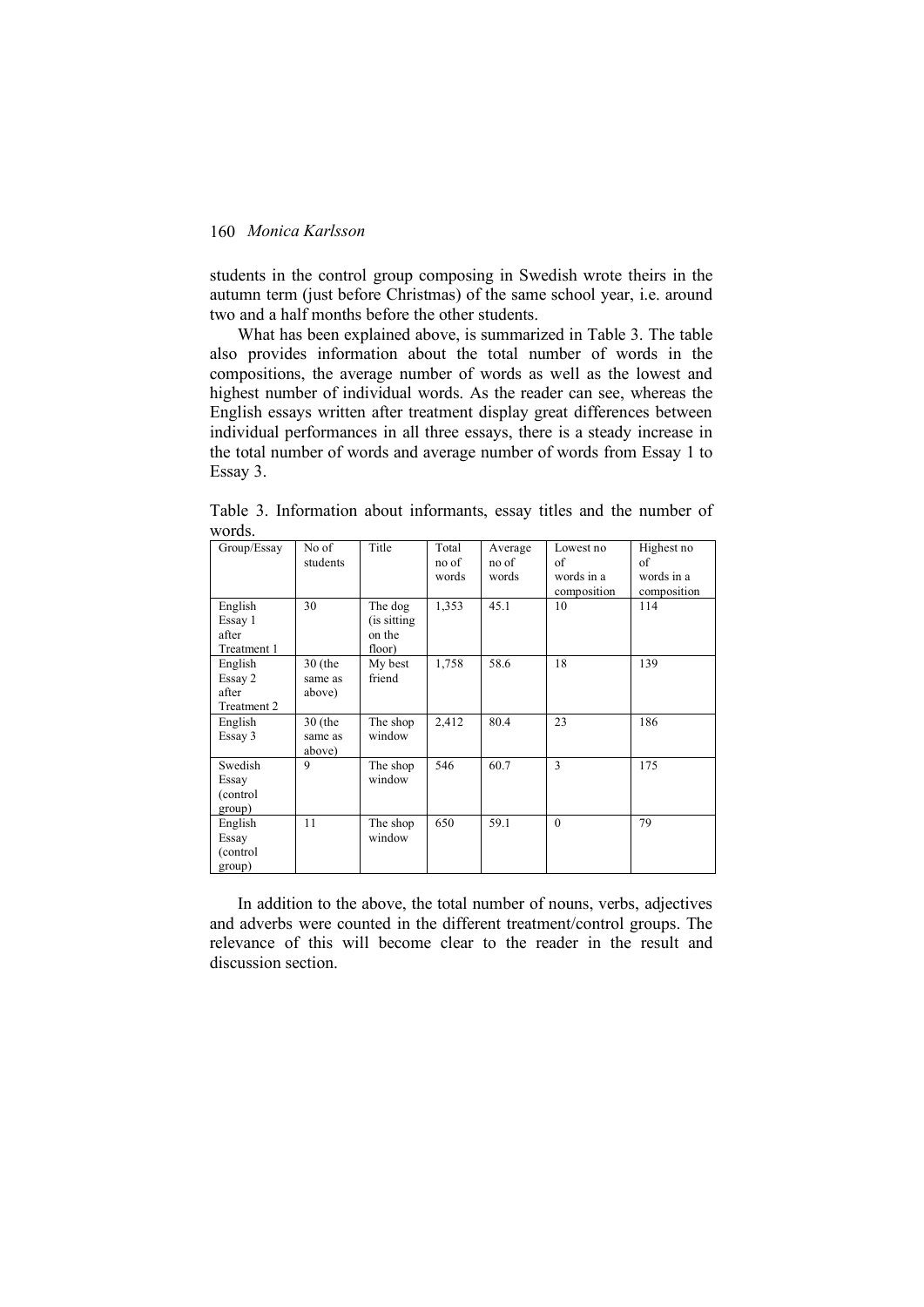#### *Focuded Teaching of NP Elaboration* 161

## *3.3. The categorization and counting of the NPs used in the students' essays*

Except for single pronouns, all noun phrases, even those within other phrases and clauses were counted. In an initial step, the NPs found were divided into those that were elaborated and those that were not. Here errors with articles (e.g. \**an tiny dog*) and discord in number (e.g. \**three tiny dog*) were ignored. Elaborated NPs were then subdivided into those that were used and/or elaborated correctly and those that were not. The unnatural and incorrect uses will be explained in more detail in the result and discussion section.

Next the elaborated NPs (correctly and naturally used) were subdivided further. Here three additional categories were formed: NPs that were pre-modified, NPs that incorporated post-modifying elements and those NPs that contained both types of modification. In accordance with an SFL framework, as explained in Subsection 2.2, deictics, epithets (including adverbial intensifiers) and classifiers were considered premodifying elements. Within the group of qualifiers, in accordance with Subsection 2.2, prepositional phrases, relative clauses and a group of miscellaneous post-modifiers were considered.

Lastly, NP density was calculated by dividing the number of noun phrases by the number of clauses, an increase in density generally being considered as indicative of more complex written language.

#### *3.4. Teacher assessment*

In a final step, without being given any information about the focused NP elaboration instruction, an experienced middle school instructor, having taught Swedish as an L1 and English as an L2 for more than 20 years, was asked to assess the achievements of the 30 students in the treatment group. While Swedish students in the fourth year are generally not officially given grades, teachers often make use of unofficial descriptions of students' levels of performance. This particular middle school teacher described how she usually implements a three-point scale in connection with all types of writing tasks: 'extra support needed', 'knowledge acceptable' and 'knowledge more than acceptable'. This is also the system she used in connection with the present investigation. Here '**e**xtra **s**upport **n**eeded' (ESN) includes the following criteria: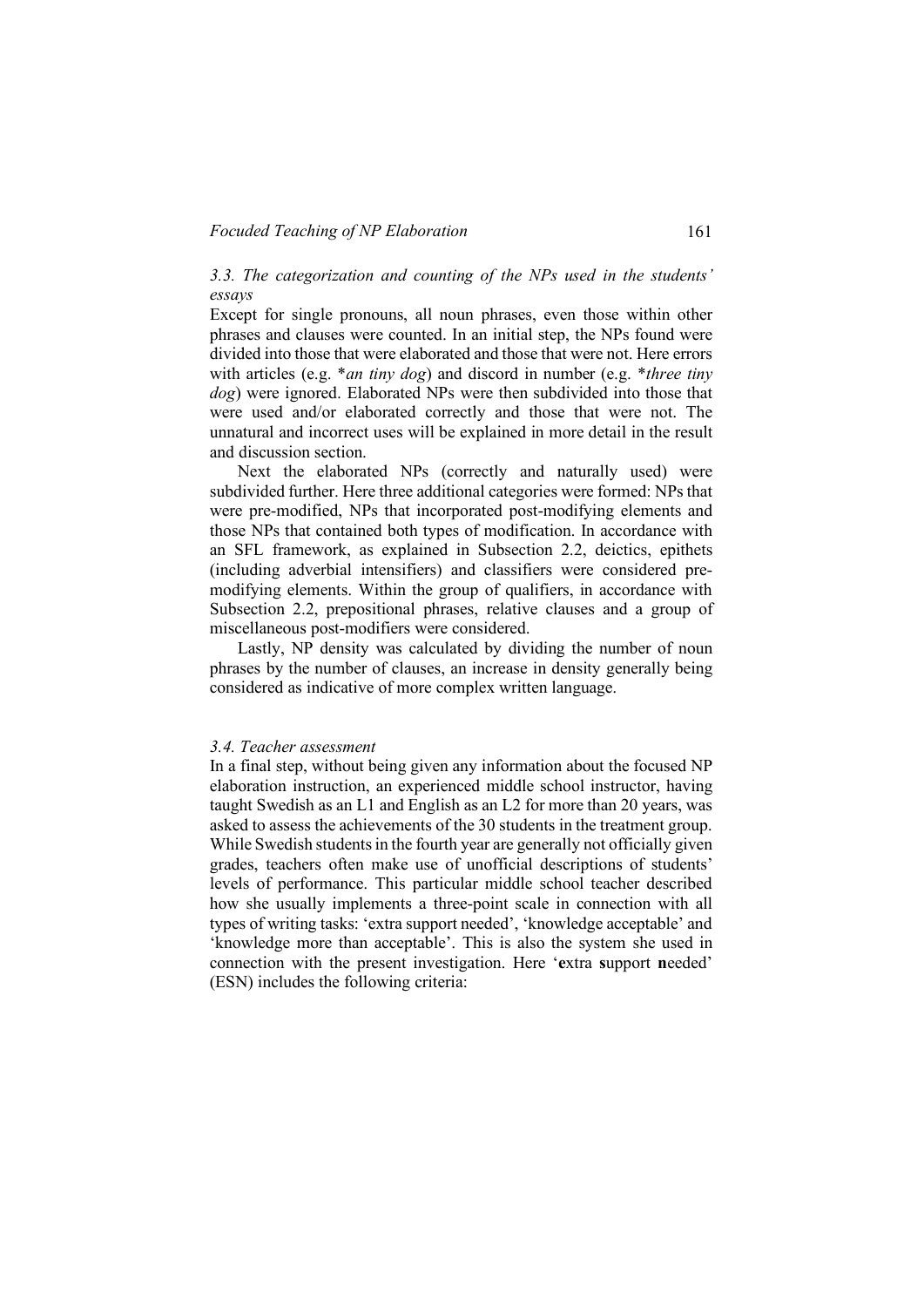Too little text to make an assessment. The content is not comprehensible. Rules of writing are implemented with considerable uncertainty and there are deficiencies in vocabulary use. Uncertainty of language use. Strategies to make communication purposes clear are missing.

#### '**K**nowledge **a**cceptable' (KA) is defined as follows:

Vocabulary use shows certain variation. The student displays a good attempt at communicating written context. The text is quite simple, yet it is comprehensible in terms of phrases and sentences. Spelling errors/mistakes exist, but do not disrupt communication. There is grammatical uncertainty, but the student still succeeds in making himself/herself understood. The student is able to make use of strategies that solve problems and thus improve communication.

'**K**nowledge **m**ore **t**han **a**cceptable' (KMTA) is described in the following way:

Vocabulary use is varied and enhances the quality of the text. The text is clear and relevant in relation to the task given. Sentence structure is good and varied.

In all three assessments, one or several of the criteria listed may be present in the student's text.

### *4. Results and Discussion*

Table 4 gives an overview of the assessments offered by the experienced middle school teacher in relation to the degree to which the students included elaborated NPs. For example, in Essay 1, five of the 30 students received ESN, 15 KA and 10 KMTA. Here all five students who received the lowest assessment (ESN) also produced fewer elaborated NPs than the average. Six of those who received KA produced more elaborated NPs than the average, while nine produced below the average. Finally, of the ten who received the best assessment (KMTA), seven produced above the average and only three below the average.

Table 4 indicates that there is a link between assessment/perception and the degree of inclusion of elaborated NPs in narrative writing, even in the stories of very young L2 learners. The impact is most obvious for the ESN assessment (extra support needed). In none of the three essays did the learners whose number of elaborated NPs exceeded the average receive this assessment. It is also quite obvious for KMTA (knowledge more than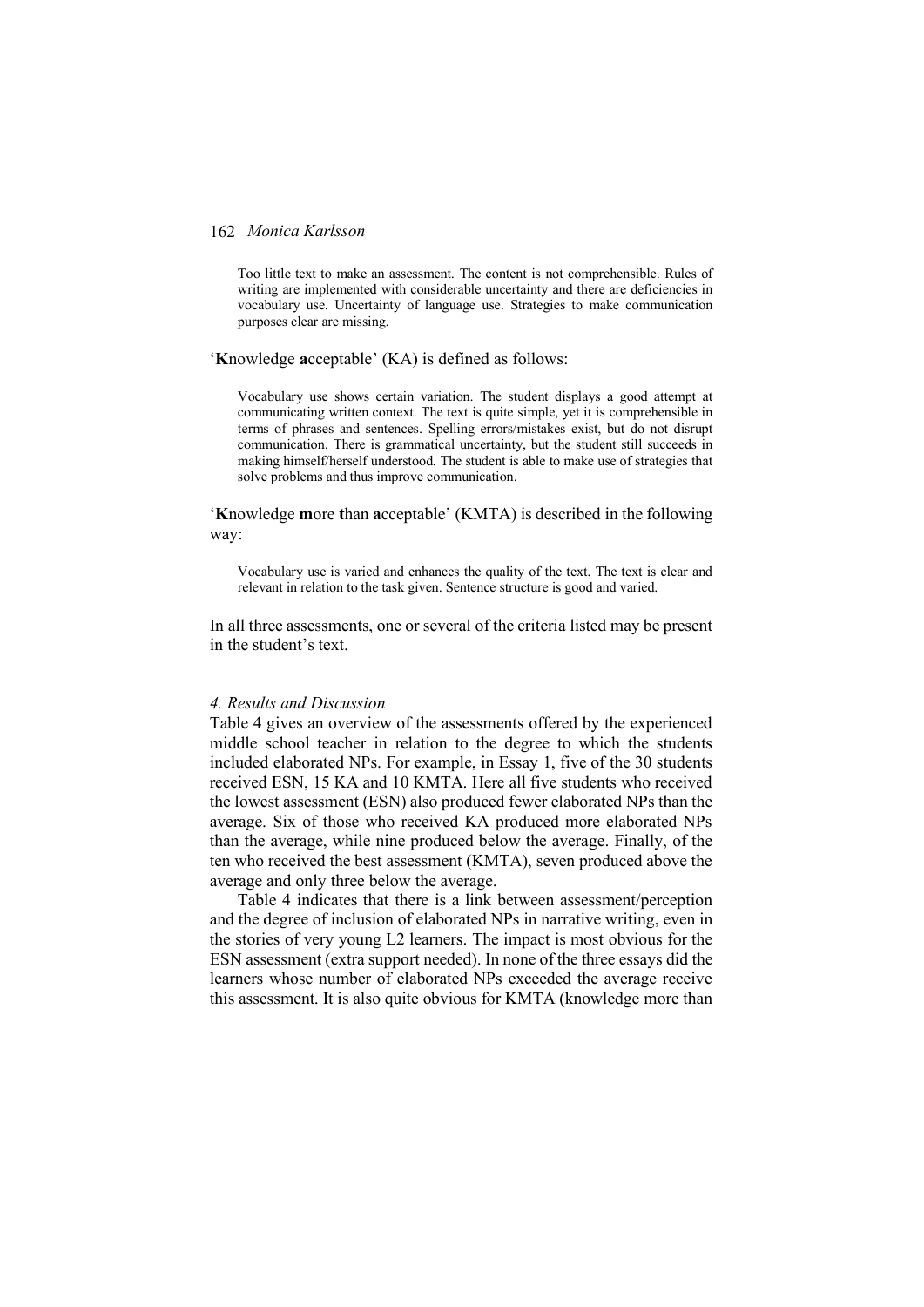acceptable), which is an assessment that comparatively few of the learners whose number of elaborated NPs was below average were given (only three of ten in Essay 1; three of 14 in Essay 2; three of eleven in Essay 3). This is in line with Svensson (2018) who arrived at the conclusion that the elaborated NP is the single most important structure to promote narrative writing (see Subsection 2.2.). The fact that there were some students who were given KMTAs (knowledge more than acceptable) despite the number of elaborated NPs in their texts being below average shows, however, that the pre-/post-modified NP is of course not the sole element required to produce more advanced narrative writing.

| Essay 1                       | Elaborated NPs | <b>ESN</b> | KA        | <b>KMTA</b> |
|-------------------------------|----------------|------------|-----------|-------------|
| English                       | above average  |            | 6(15)     | 7 (10)      |
| (average elaborated NPs: 3.6) | below average  | 5(5)       | 9(15)     | 3(10)       |
|                               |                |            |           |             |
| Essay 2                       | Elaborated NPs | <b>ESN</b> | KA        | <b>KMTA</b> |
| English                       | above average  |            | 2(12)     | 11(14)      |
| (average elaborated NPs: 5.2) | below average  | 4(4)       | 10(12)    | 3(14)       |
|                               |                |            |           |             |
| Essay 3                       | Elaborated NPs | <b>ESN</b> | KA        | <b>KMTA</b> |
| English                       | above average  |            | 7 (15)    | 8(11)       |
| (average elaborated NPs: 5.8) | below average  | 4(4)       | (15)<br>8 | 3(11)       |

Table 4. Grades in relations to the number of elaborated NPs.

The following tables (5-9) offer the distribution of non-elaborated NPs, elaborated NPs as well as incorrectly and/or unnaturally used NPs. It is clear that already at this early age, L2 learners produce a great many elaborated nominal phrases (correct and natural), and that NP treatment enhances this capacity. In fact, in Essays 1 and 2 (directly after treatment), the number of pre- and/or post-modified noun phrases, reaching a peak in the second story, exceeds the number of noun phrases without any modification. However, it is also clear that the distribution displayed directly after focused instruction—modified heads being in majority (Texts 1 and 2)—cannot be maintained without such scaffolding, Essay 3 instead showing the reverse pattern where non-modified heads are more frequent than ones that are modified. It is therefore also interesting to note that the pattern displayed in Text 3 is contradictory to what appears to come natural in a learner's first language, where, even without treatment,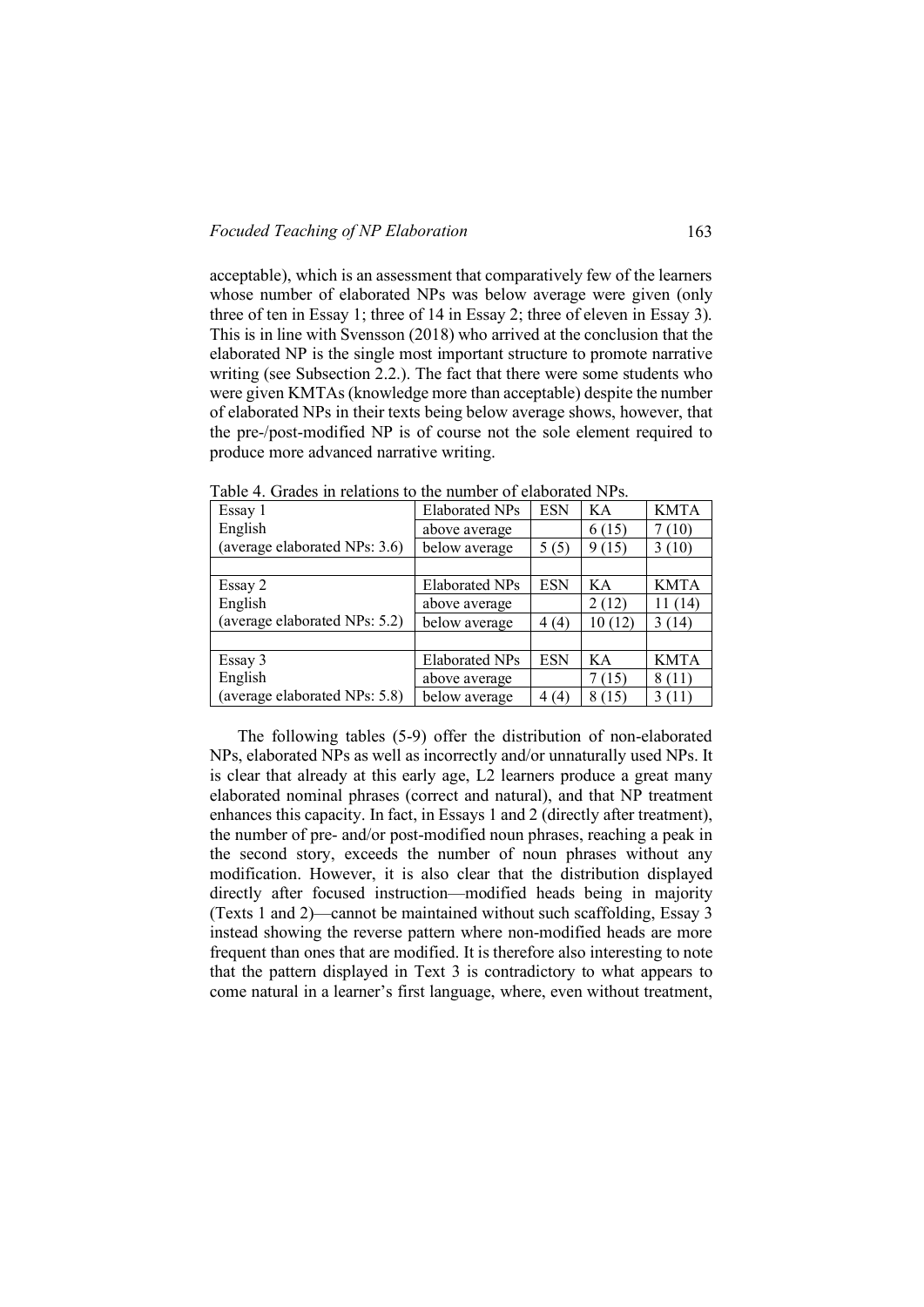elaborated NPs appear in majority in a story of this descriptive nature (see Table 8 below).

Table 5. The distribution of non-elaborated NPs, elaborated NPs and incorrect and/or unnatural NPs in English Essay 1 after Treatment 1.

| English Essay 1 after Treatment 1 |                     |                            |  |  |
|-----------------------------------|---------------------|----------------------------|--|--|
| All non-elaborated                | All elaborated      | Incorrect and/or unnatural |  |  |
| <b>NPs</b>                        | <b>NPs</b>          | <b>NPs</b>                 |  |  |
| $39.6\%$ (=103/260)               | $41.9\%$ (=109/260) | $18.5\%$ (=48/260)         |  |  |

Table 6. The distribution of non-elaborated NPs, elaborated NPs and incorrect and/or unnatural NPs in English Essay 2 after Treatment 2.

| English Essay 2 after Treatment 2 |                     |                            |  |  |
|-----------------------------------|---------------------|----------------------------|--|--|
| All non-elaborated                | All elaborated      | Incorrect and/or unnatural |  |  |
| NP <sub>S</sub>                   | <b>NPs</b>          | <b>NPs</b>                 |  |  |
| $45.6\%$ (=149/327)               | $47.7\%$ (=156/327) | $6.7\%$ (=22/327)          |  |  |

Table 7. The distribution of non-elaborated NPs, elaborated NPs and incorrect and/or unnatural NPs in English Essay 3.

| English Essay 3     |                     |                            |
|---------------------|---------------------|----------------------------|
| All non-elaborated  | All elaborated      | Incorrect and/or unnatural |
| NP <sub>S</sub>     | <b>NPs</b>          | NP <sub>S</sub>            |
| $56.3\%$ (=229/407) | $42.5\%$ (=173/407) | $1.2\%$ (=5/407)           |

Table 8. The distribution of non-elaborated NPs, elaborated NPs and incorrect and/or unnatural NPs in Swedish Essay (control group).

| Swedish Essay (control group) no treatment |                    |                            |  |  |
|--------------------------------------------|--------------------|----------------------------|--|--|
| All non-elaborated                         | All elaborated     | Incorrect and/or unnatural |  |  |
| NPs.                                       | <b>NPs</b>         | NP <sub>S</sub>            |  |  |
| $44.2\%$ (=53/120)                         | $54.2\%$ (=65/120) | $1.7\%$ (=2/120)           |  |  |

Table 9. The distribution of non-elaborated NPs, elaborated NPs and incorrect and/or unnatural NPs in English Essay (control group).

| English Essay (control group) no treatment |                   |                            |  |  |
|--------------------------------------------|-------------------|----------------------------|--|--|
| All non-elaborated                         | All elaborated    | Incorrect and/or unnatural |  |  |
| NP <sub>S</sub>                            | <b>NPs</b>        | <b>NPs</b>                 |  |  |
| $60.8\%$ (=59/97)                          | $39.2\%$ (=38/97) | $0\%$                      |  |  |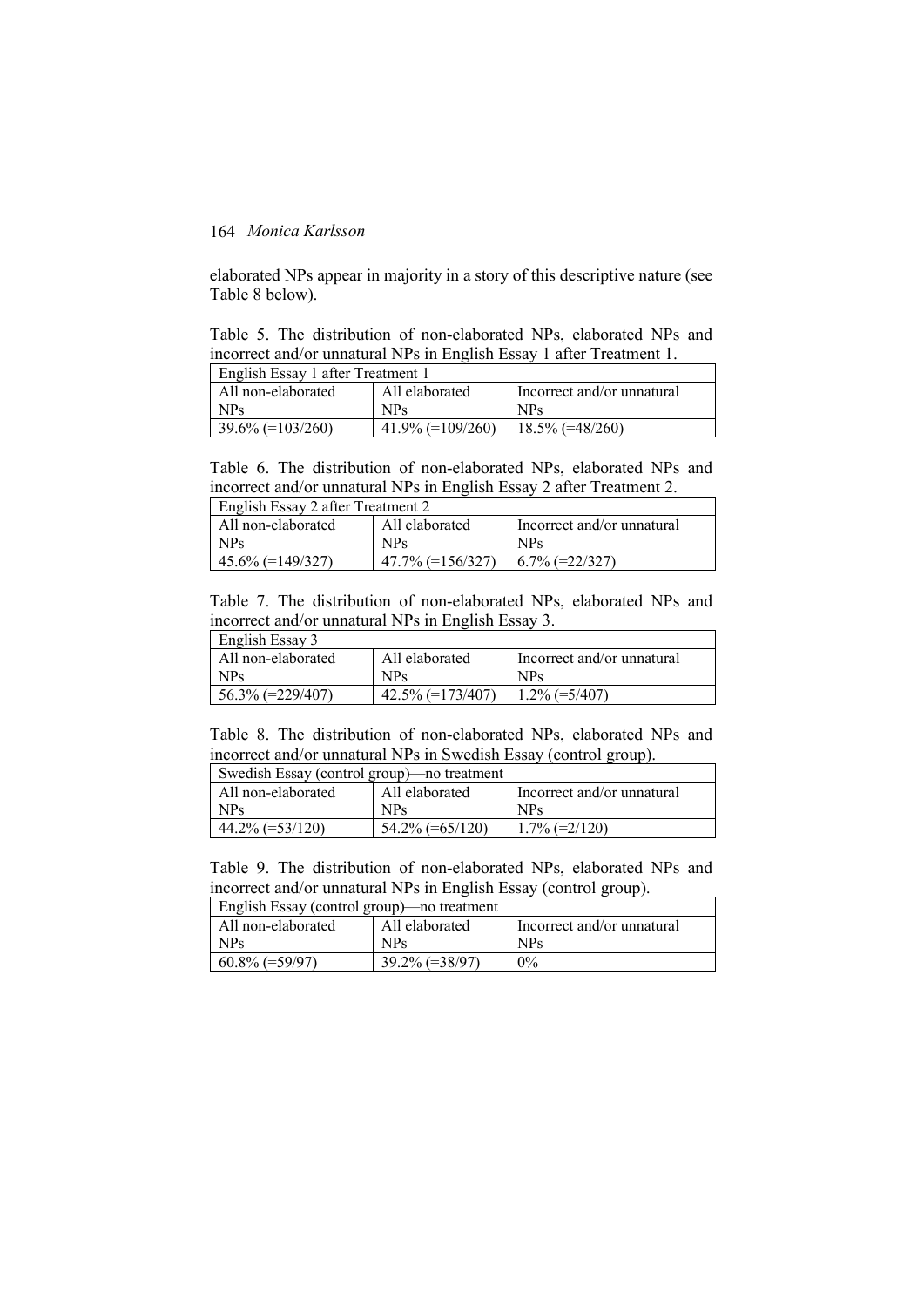Tables 5 and 6 (second language) also show, in contrast to Table 8 (first language), that the learners produced quite a few modified NPs that were either incorrect and/or unnatural in character. There are two main types. In one case, there was an overuse of epithets, most typically those signalling colour, the exaggerated number also causing the learners to break the rules for the natural order of such elements, as exemplified in:

The **litel smal brown black hapy** dog sitting on the **Blo gren black wite red gray purple yello orange** flor in a big house.

This type was of course induced by the focused teaching, and tapered off rather quickly, where, in the third essay, it is almost non-existent. The major reason for the extinction of this adjectival overuse is most likely the fact that its unnaturalness was mentioned to the students in connection with Treatment 2, i.e. just before they wrote their second story. Thus, in contrast to Text 1 where adjectives are in majority, Text 2 and especially Text 3 mimic the L1 distribution of nouns, verbs, adjectives and adverbs, nouns displaying the greatest number of tokens/types and adverbs the lowest number of tokens/types.

In the other case of incorrect/unnatural use, the learners displayed a tendency to reiterate certain elaborated noun phrases, very often the title offered by the teacher, leaving only one slot in a sentence to be filled, as exemplified in:

**My best friend** is a boy. **My best friend** is short **My best friend** is ugly **My best friend** is tall **My best friend** is sweet **My best friend** is nice.

This repetitive use may in fact be the precursor of prefabricated patterns, observed in all types of text (Erman & Warren, 2000; Granger, 1998) irrespective of developmental level (Karlsson, 2002), and can in this case be interpreted as a safety net for students who have not yet acquired the structural level needed. Hence, while such texts may be quite tedious to read (and assessed as weak by teachers), the reiteration of certain nominal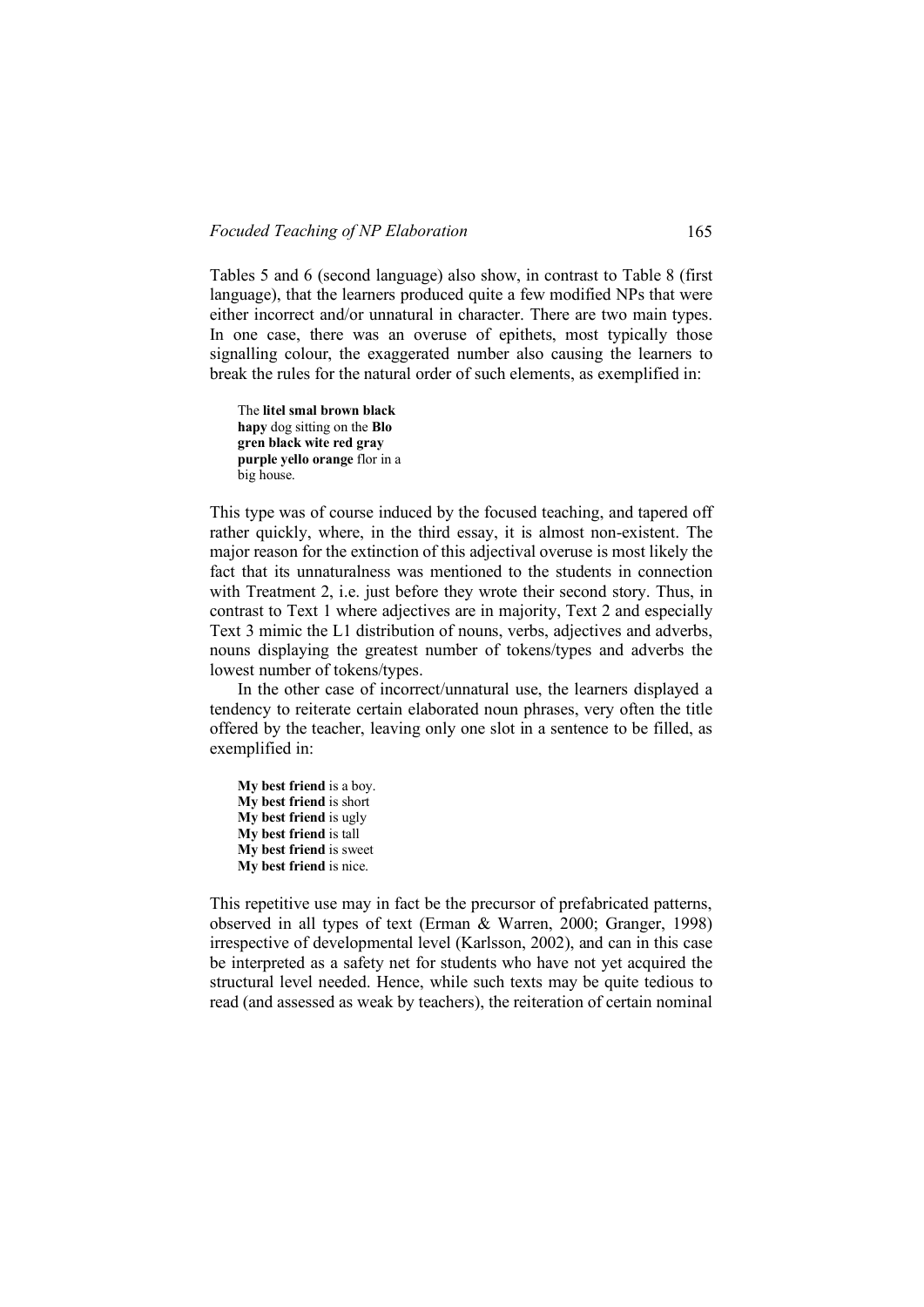groups is most likely not a waste of time from a developmental point of view, as such repetitive writing may be the embryo to what is referred to as syntactic priming whereby the repetition of a structure will pave the way for similar as well as more advanced structures to be acquired (Clealand & Pickering, 2005; Loebell & Bock, 2003) (see Subsection 2.1). With a few learners, this error type remained in all three texts. In the vast majority of cases, however, it too decreased dramatically in number.

The following tables (10-14) offer detailed information regarding the different types of modification in the elaborated NPs.

Table 10. Details of pre- and post-modification for Essay 1 after Treatment 1.

| ELABORATED NPs (Total: 109) |                   |                            |  |  |
|-----------------------------|-------------------|----------------------------|--|--|
| PRE-MODIFICATION            | POST-MODIFICATION | PRE- AND POST-MODIFICATION |  |  |
| $89.0\%$ (=97/109)          | $0.9\%$ (=1/109)  | $10.1\%$ (=11/109)         |  |  |

Table 11. Details of pre- and post-modification for Essay 2 after Treatment 2.

| ELABORATED NPs (Total: 157) |                   |                            |  |  |
|-----------------------------|-------------------|----------------------------|--|--|
| PRE-MODIFICATION            | POST-MODIFICATION | PRE- AND POST-MODIFICATION |  |  |
| $91.1\%$ (=143/157)         | $5.1\%$ (=8/157)  | $3.8\%$ (=6/157)           |  |  |

Table 12. Details of pre- and post-modification for Essay 3.

| ELABORATED NPs (Total: 173) |                    |                            |  |  |
|-----------------------------|--------------------|----------------------------|--|--|
| <b>PRE-MODIFICATION</b>     | POST-MODIFICATION  | PRE- AND POST-MODIFICATION |  |  |
| $75.1\%$ (=130/173)         | $15.6\%$ (=27/173) | $9.2\%$ (=16/173)          |  |  |

Table 13. Details of pre- and post-modification for Swedish essay (control group).

| ELABORATED NPs (Total: 65) |                   |                            |  |  |
|----------------------------|-------------------|----------------------------|--|--|
| PRE-MODIFICATION           | POST-MODIFICATION | PRE- AND POST-MODIFICATION |  |  |
| $73.8\%$ (=48/65)          | $7.7\%$ (=5/65)   | $18.5\%$ (=12/65)          |  |  |

Table 14. Details of pre- and post-modification for English essay (control group).

| ELABORATED NPs (Total: 38) |                   |                            |  |  |
|----------------------------|-------------------|----------------------------|--|--|
| PRE-MODIFICATION           | POST-MODIFICATION | PRE- AND POST-MODIFICATION |  |  |
| $97.4\%$ (=37/38)          | $2.6\%$ (=1/38)   | $0\%$                      |  |  |

In addition to an increase in text length (Text 1: 1, 353 words—Text 2: 1, 758 words—Text 3: 2, 412 words, see Table 3), which in itself is an indicator of enhanced narrative writing (Bamberg & Reilly, 1996;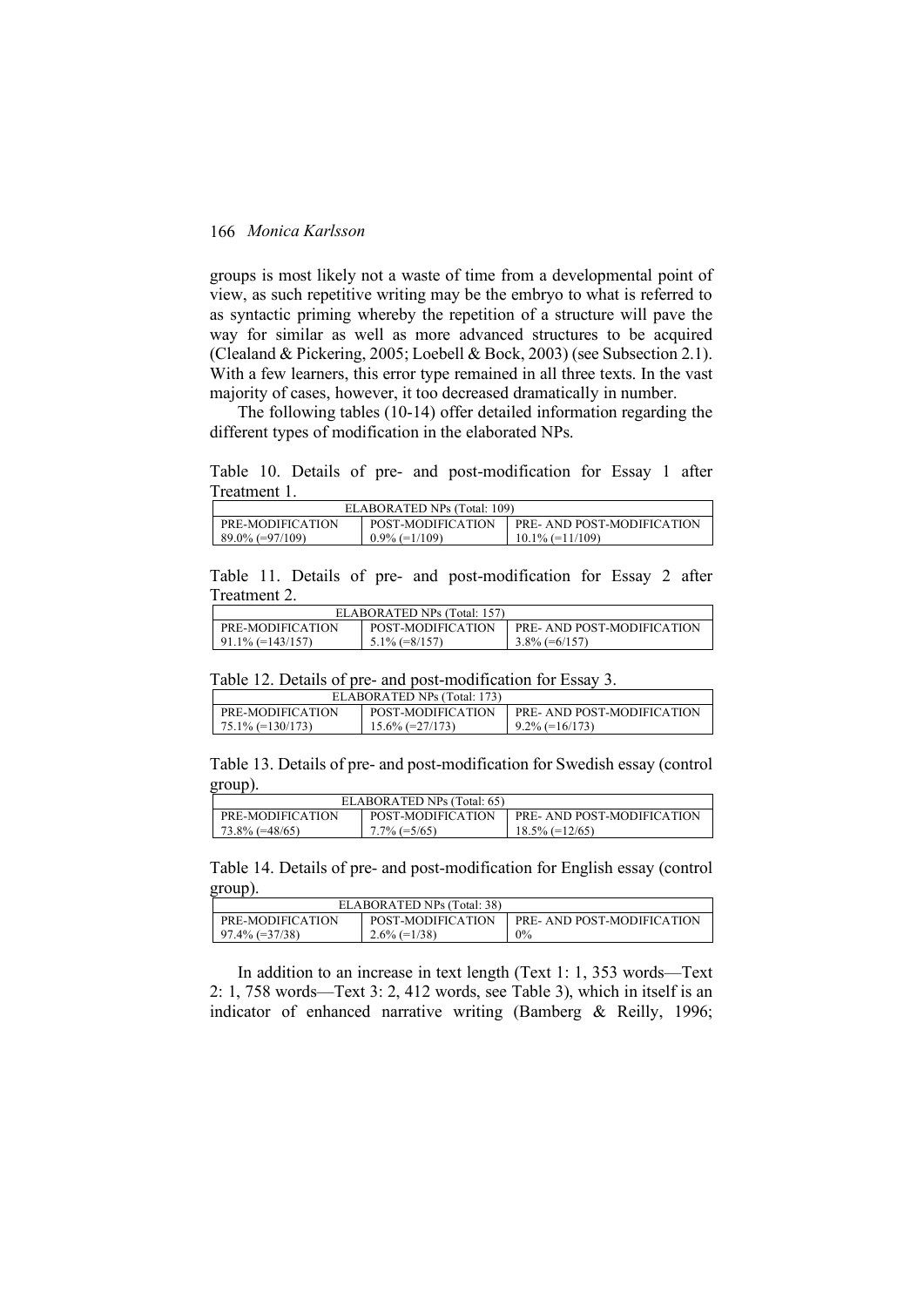Nordenfors, 2011, Svensson, 2018), the most noticeable change can be seen in the distribution of pre- and post-modifying elements. While premodifiers are in majority in all three texts (most typically epithets), as is also the case in the texts written by the students in the two control groups, there is an increase in the number of post-modifiers between the first/second story and the third story. The fact that the unnaturalness of the students' overuse of epithets was mentioned before they wrote their second story may have been what finally forced them to explore other ways of describing the heads of noun phrases, namely by incorporating different types of post-modifiers. It is the use of prepositional phrases that grows the most. Whereas only one PP is used as the single post-modifying element in Text 1 (see Table 10), there are 13 such elements (of the 27 post-modifiers) in Text 3 (see Table 12), implemented by several different learners.

The results also show an increase in the number of relative clauses, from zero as the single post-modifying element in Text 1 (Table 10) to five in Text 3 (Table 12, and from two in combination with pre-modifying elements in Text 1 to four in Text 3, i.e. all in all from two to nine, all restrictive. As discussed in Subsection 2.2, a growth in the number of relative clauses is a clear indicator of growth in (narrative) complexity, i.e. such a change displays a better understanding of how to package information in a more refined way. This increase is an especially interesting observation since, from a Swedish perspective, English relative pronouns may not be categorized as highly accessible items (see Subsection 2.3). Moreover, while the fact that all but one of the relative clauses were zero relatives most likely has to do with transfer from the Swedish language (see Subsection 2.3), it may also be an indicator of learners dreading to have to make a choice among items in a system which is a great deal more complex than their own. In contrast, the fact that Svensson's informant included relative clauses before PPs displays their highly accessible nature in Swedish as an L1 as compared to English as an L2 from a Swedish perspective.

Furthermore, while the two relative clauses observed in Text 1 were produced by the same student, both displaying the same general discourse function (SIT-NEW (situating new referent)), the nine relative clauses in Text 3 were produced by nine different students. Also, whereas eight of these signal general discourse functions, the majority of which again is SIT-NEW, one use signals a narrative discourse function (PRES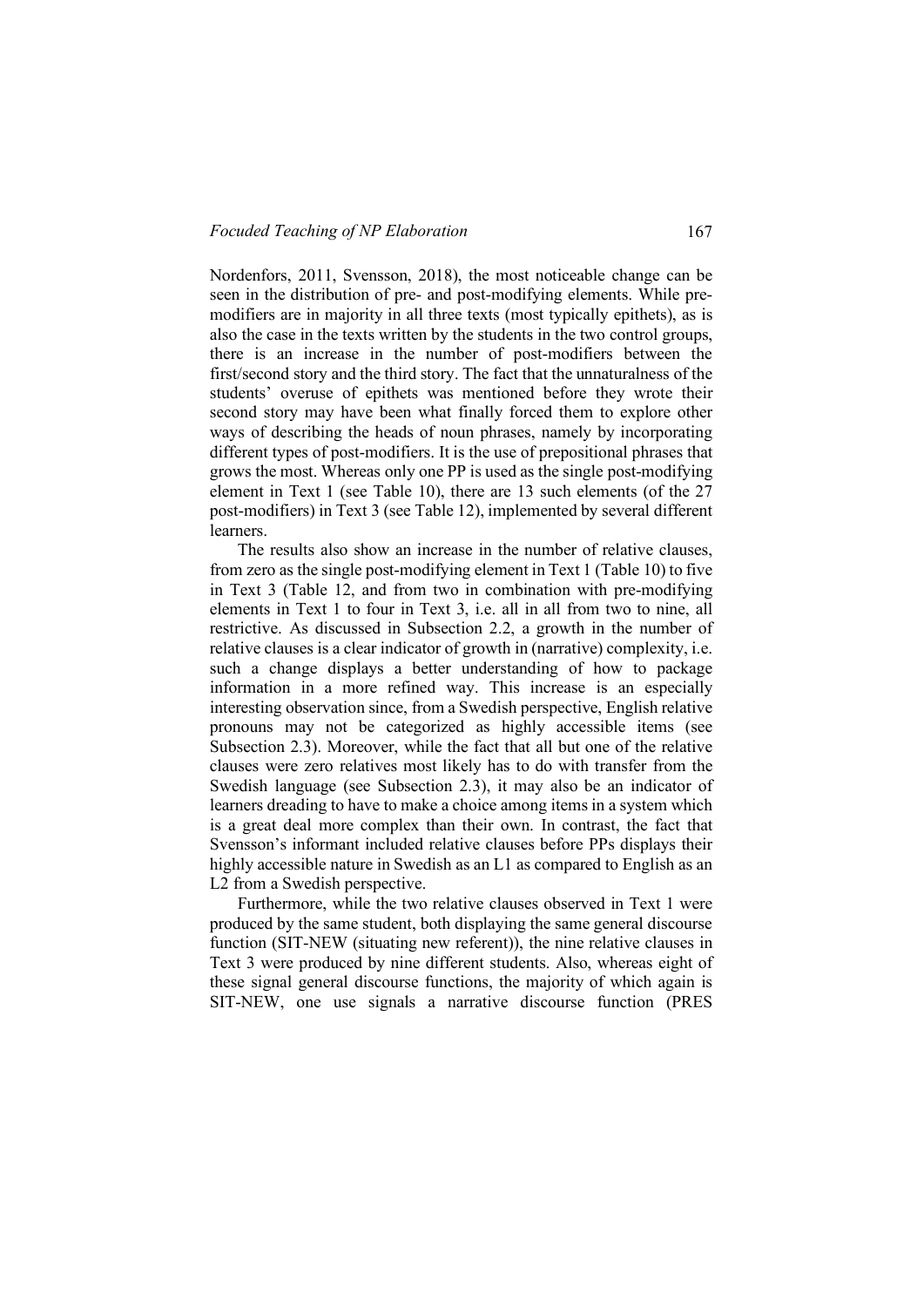(presenting main characters)), thus displaying a first step toward being able to construct more complex stories by letting old forms take on new narrative functions. (It is interesting to note that the most common general discourse function in Svensson (2018) is SIT-NEW too, confirming the typically linear development of a story with very young learners in general, be they students of a first or a second language.)

The L2 students' use of post-modifying relative clauses may also be compared to what was achieved by the students composing in their L1. Here six of the nine informants, writing two and a half months earlier than the experimental group, already produced eleven such structures in total, although here too the majority displaying general discourse functions.

Furthermore, as is shown in Table 15, Texts 2 and 3, as compared to Text 1, also displays a dramatic growth in coordinated NPs as well as VPs, yet another sign of more advanced narrative writing (Svensson, 2018).

| Group/essay           | Coordination between<br><b>NPs</b> | Coordination between<br>VPs |
|-----------------------|------------------------------------|-----------------------------|
| Essay 1 English after | 12                                 |                             |
| Treatment 1           |                                    |                             |
| Essay 2 English after | 29                                 |                             |
| Treatment 2           |                                    |                             |
| Essay 3 English       | 20                                 |                             |

Table 15. The number of coordinated NPs and VPs in the different texts.

Additionally, the first post-modifying *when*-clause appears in Text 3 (*It was a time when it was Christmas*). As pointed out in Subsection 2.1, temporal packaging is usually the first type to be made part of texts produced by young learners (Berman & Slobin, 1994). This was also observed in Svensson (2018), indicating L1-L2 similarity in the general developmental trajectory.

Finally, in Text 3 the first formulaic expression - o*ne sopost a time ther was a boy to liked vidio games* was used. As mentioned before, it is around the age of nine that such expressions start to appear in the narratives of L1 learners (Svensson, 2018). Further research will have to explore whether a nudge in the form of explicit L2 teaching of NP elaboration is in any way linked to the development of such linguistic forms in a second language.

The reader is here reminded that the treatment the students received took place during a four-week period. While it is certainly possible that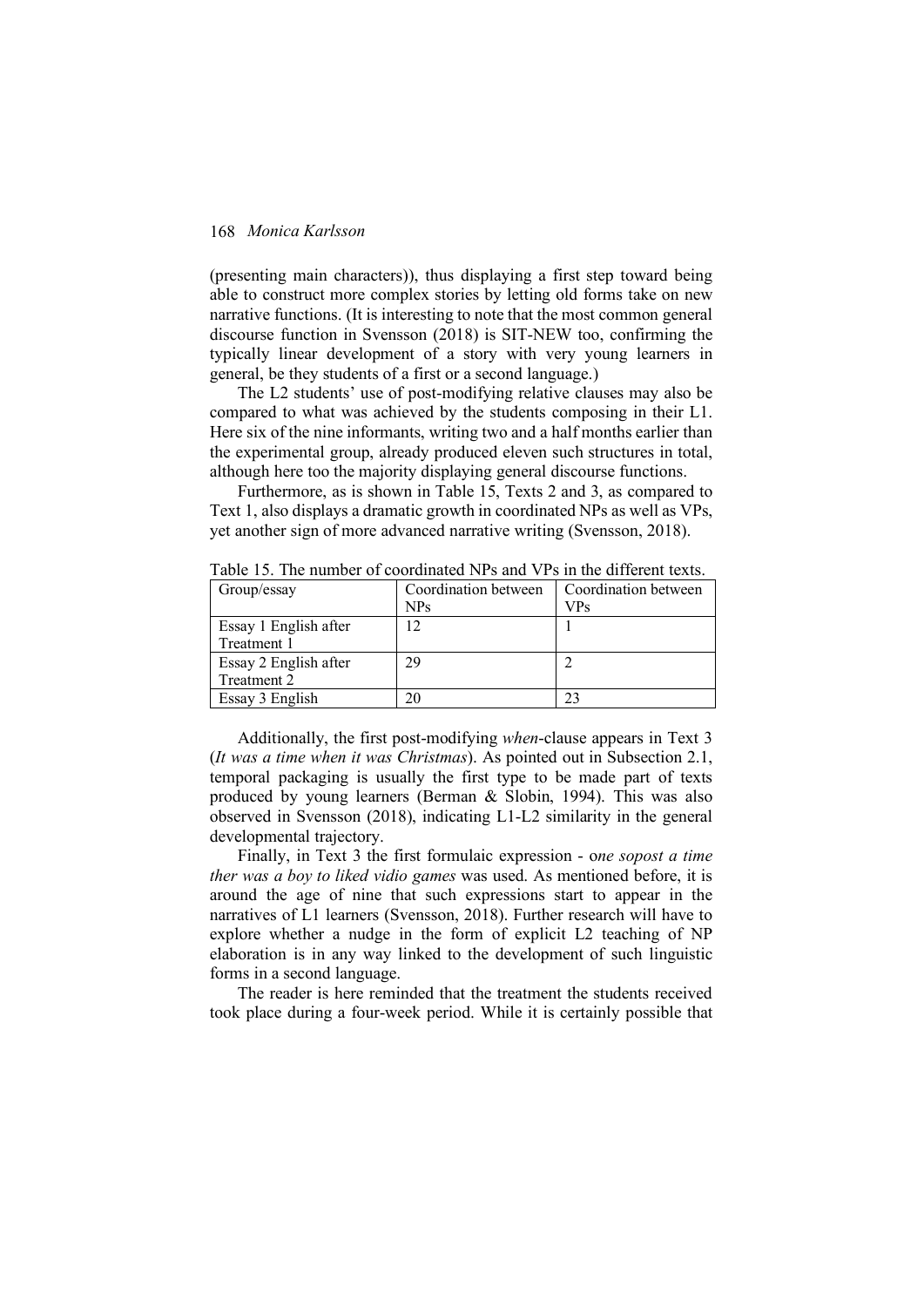some of the development presented above may be attributed to the learners' general cognitive development, it is unlikely that all of it is, especially in the light of the short amount of time between the first and the last test opportunity. It is therefore concluded that it is probable that 'the gentle nudge' in the form of focused NP elaboration accelerated the development of the L2 learners' narrative writing skills. That is, it seems that what has been observed above captures the very first few steps to more enhanced narrative writing in a second language. However, to ascertain statistical confirmation of such a claim, it seems necessary to test much larger student groups.

As presented in Table 16, group level improvement does not, however, imply that all of the students benefitted (equally) from the explicit instruction offered.

|                | The first and last test opportunity compared |   |  |
|----------------|----------------------------------------------|---|--|
| Higher grade   | $ESN \rightarrow KA$                         | 4 |  |
|                | ESN→KMTA                                     |   |  |
|                | $KA \rightarrow KMTA$                        | 4 |  |
|                |                                              |   |  |
| The same grade | KMTA-KMTA                                    |   |  |
|                | KA-KA                                        | 8 |  |
|                | <b>ESN-ESN</b>                               |   |  |
|                |                                              |   |  |
| Lower grade    | KMTA→KA                                      | 3 |  |
|                | $KMTA\rightarrow ESN$                        |   |  |
|                | $KA\rightarrow ESN$                          |   |  |

Table 16. A comparison between the assessments given on the first and last test opportunity.

According to the teacher assessments, if a comparison is made between the first and the last test opportunity, eight students improved in their story writing skills. It may be that one of the next logical steps in these learners' overall trajectory, cognitively as well as linguistically, in accordance with the Teachability Hypothesis as well as the Zone of Proximal Development (see Subsection 2.1), was to pay attention to NP modification, thus making these students especially attuned to the focus of the instruction at hand.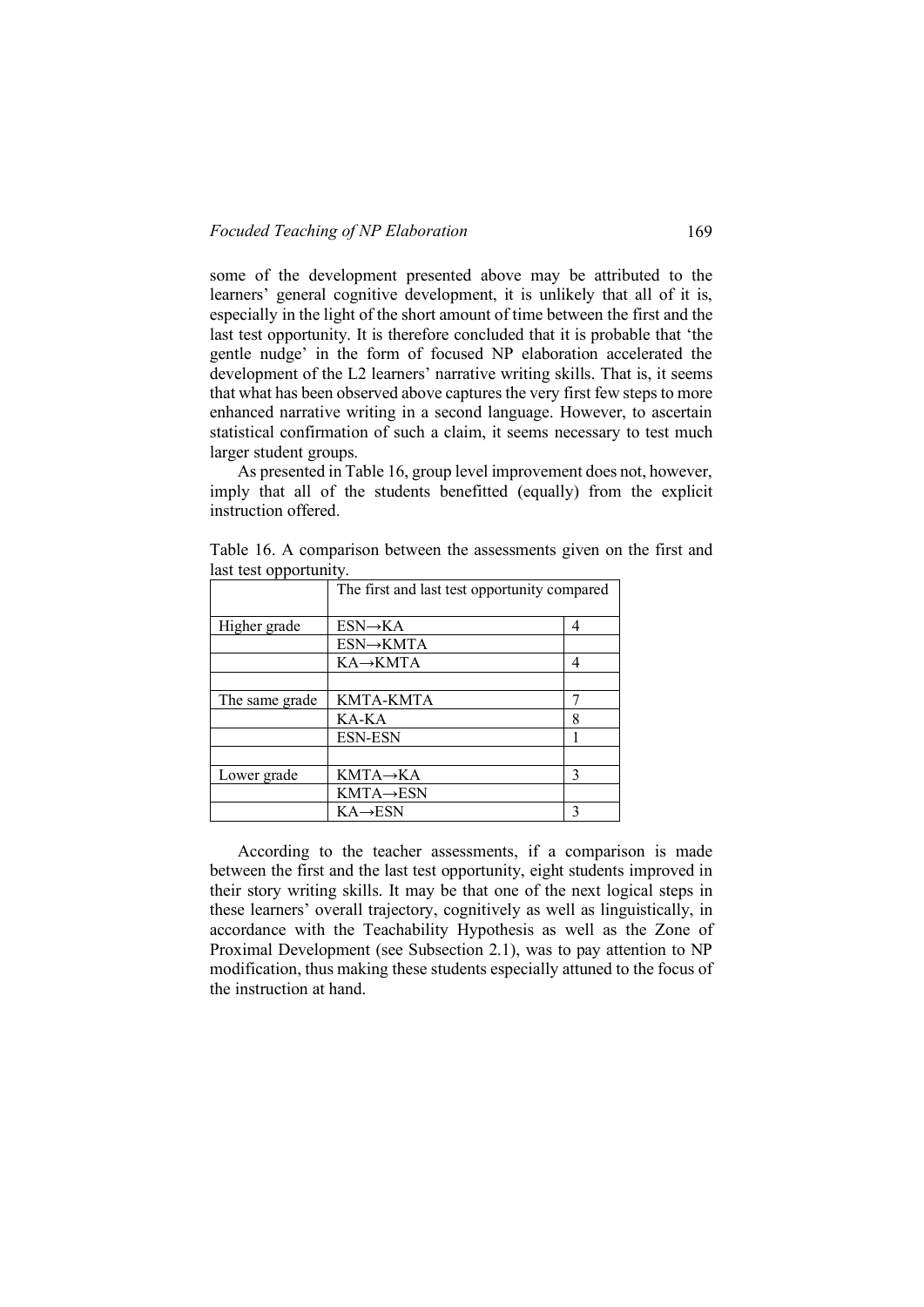16 students received the same assessment on the first and the last test opportunity. As for those receiving KMTA (knowledge more than acceptable), these learners appear, at least on the scale implemented in the present study, to have maxed out. That is, ceiling effects may be at play, the highest assessment not being able to capture the development of the most advanced learners. The opposite can be said for those students receiving the poorest assessment on both occasions. That is, there may also be floor effects at play, ESN (extra support needed) not being able to capture improvement among the weakest learners. Also, as the poorest assessment in itself incorporates a great span of different students (see Subsection 3.4), it may be that these particular learners were still stuck in a mindset geared towards spoken language, dealing with precursors to elaborated NPs (see Subsection 2.2) (Plunkett & Strömqvist, 1992), making NP elaboration too much to handle for them at that point in time. Lastly, the group consisting of students who received KA (knowledge acceptable) on both test opportunities may have been in a state of turbulence in which they were trying to sort out a number of different linguistic problems, and presenting them with NP elaboration was just one aspect too many. The fact that the KA assessment in particular involves stories that display number of NPs above as well as below average (see Table 16) points in this direction.

A turbulent state may also be the reason why the focused NP elaboration appears to have been detrimental to six of the students, all (superficially?) regressing between the first and the last test opportunity. However, backsliding (Selinker, 1972) is a common feature of all parts of second language acquisition, as sorting out of various aspects may be going on simultaneously, and should therefore not necessarily always be the cause of too much concern. In fact, it may be that these students may later (subconsciously) return to what they were taught with more positive results.

The findings indicate that, if L2 students who are in a developmental stage where they are susceptible to pre- and post-modification of nominal phrases could be singled out, focused NP elaboration could set things in motion and develop these learners' narrative writing skills in an enhanced manner. To determine what that level of susceptibility incorporates, more research in this area is definitely needed.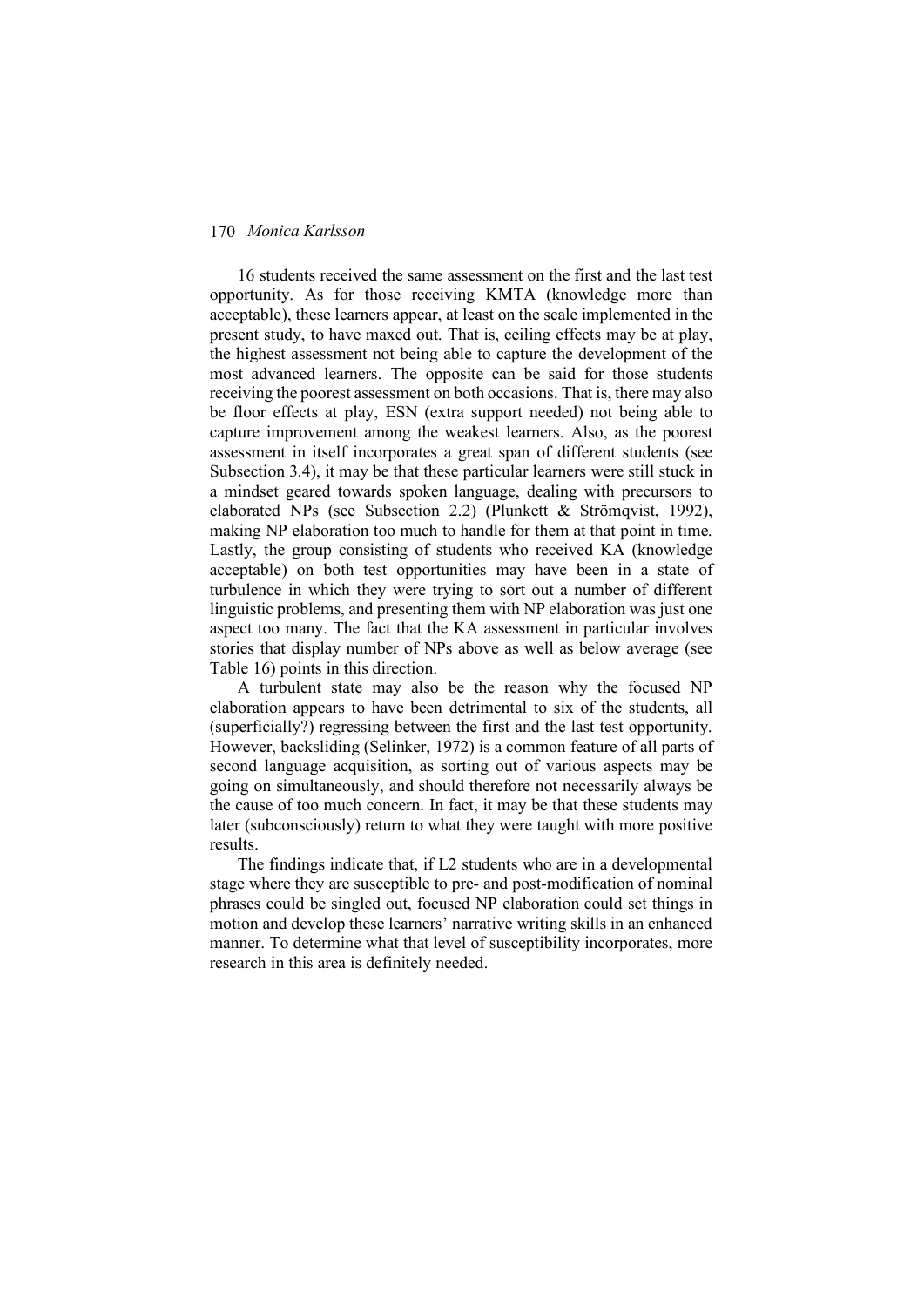### *Focuded Teaching of NP Elaboration* 171

# *5. Summary and Limitations to the Study*

In the present investigation, 30 Swedish middle school students (aged 10- 11) were, with intervals of two weeks, asked to write three narrative texts in L2 English. With the aim of enhancing their narrative writing skills, the learners received focused teaching of pre- and post-modification of nominal phrases prior to the first two compositions, while no such instruction was offered before the third text. These students were also compared with two control groups, one writing in Swedish (L1) and one writing in English (L2), neither being offered treatment before doing so.

In an initial stage, the students displayed an overuse of adjectives in pre-modifying position, assumed to have been induced by the instruction offered, as well as repetitive patterns of identical elaborated noun phrases. The mentioning of the unnaturalness of the overuse of pre-modifying adjectives before the second story was composed seems to have ignited attempts to instead elaborate by using post-modification. Here the use of prefabricated patterns probably also paved the way, as syntactic priming is a way for learners to slowly acquire more complex structures. As a result, the students' stories did not only increase in text length but also displayed a growth in post-modifying prepositional phrases and relative clauses. Moreover, while the majority of these relative clauses displayed general discourse functions, there were also signs of the learners starting to use relative clauses having narrative discourse functions, a more complex type, and designed not only to form cohesive and coherent texts but imaginative narratives. Text 3, in contrast to Text 1, also included more coordinated NPs and VPs, as well as the first *when*-clause and the first example of a formulaic sequence, all signs of more advanced text construction. However, as indicated by the teacher assessments, not all of the L2 learners appeared (equally) susceptible to the instruction of NP elaboration, indicating that more research is needed to be able to single out those students that are in a stage where they can benefit from such teaching.

As this study is the first to deal with the effects of focused NP elaboration on young L2 learners' narrative writing skills, it inexorably suffers from some limitations. For example, had larger groups of students of different ages been asked to write several essays during a longer period of time, the investigation would not only have been able to capture the difference in use *between* pre- and post-modifying elements, but might also have been able to more clearly offer a picture of the use and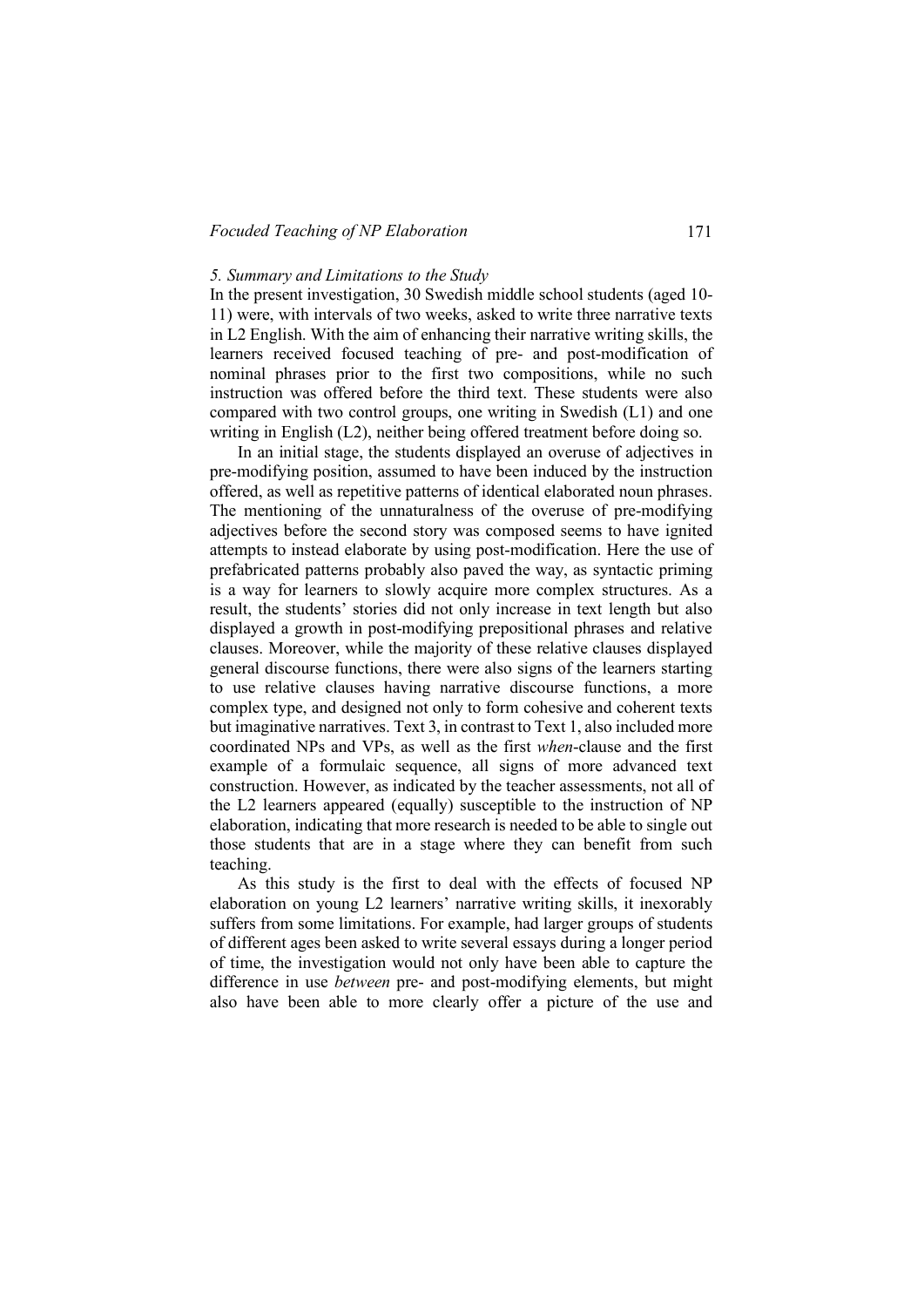development of the individual elements *among* pre-modifiers (deictics, epithets, and classifiers) on the one hand and post-modifiers (PPs, relative clauses and other types of clauses) on the other hand. The study might also have been able to reveal reciprocal links between the various pre- and postmodifying elements.

It would of course also have been better if the student group who received L2 instruction could have written a text prior to treatment. Involving a smaller control group for this purpose may have affected the data in a number of ways. Here the instructions themselves should also be mentioned, where, for instance, other topics for the students' narrative assignments might have yielded different results. Larger test groups in future studies may help resolve the effects of such factors.

#### *References*

- Bamberg, M. & Reilly, J. 1996. Emotion, narrative and affect: How children discover the relationship between what to say and how to say it. In Slobin, D. I.., Gerhardt, J., Kyratzis, A. & Guo, J. (eds.), *Social interaction, social context, and language. Essays in honour of Susan Ervin Tripp* (pp. 329-342. Mahwah, NJ: Lawrence Erlbaum Associates.
- Berman, R. A. & Slobin, D. I. 1994. *Relating events in narrative. A crosslinguistic developmental study*. Hillsdale, NJ: Lawrence Earlbaum Associates.
- Björk, M. & Liberg, C. 1999. *Vägar in i skriftspråket: Tillsammans på egen hand.* Stockholm: Natur & Kultur.
- Christie, F. & Derewianka, B. 2008. *School discourse. Learning to write across the years of schooling*. London and New York: Continuum.
- Clealand, A. & Pickering, M. J. 2006. Do writing and speaking employ the same syntactic representations? *Journal of Memory and Language* 54, 185-197. Doi:10.1016/j.jml.2005.10.003
- Dasinger, L. & Toupin, C. 1994. The development of relative clause functions in narrative. In Berman, R. A. & Slobin, D. I. (eds.), *Relating events in narrative. A crosslinguistic developmental study* (pp. 457- 514). Hillsdale, NJ: Lawrence Earlbaum Associates.
- De Bot, K., Lowie, W. & Verspoor, M. 2007. A dynamic systems theory to L2 acquisition. *Bilingualism: Language and Cognition* 10, 7-21.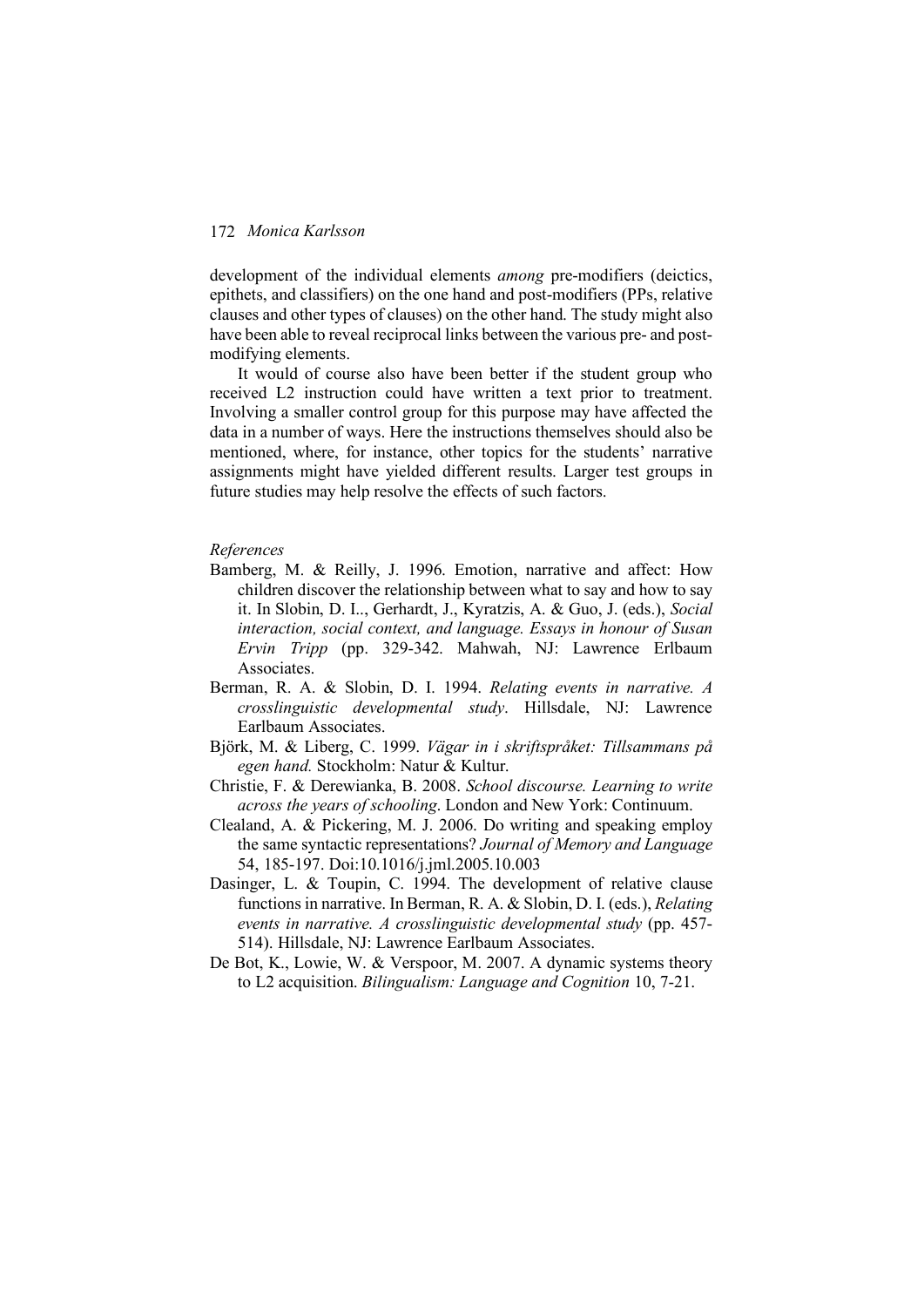- Donovan, C. A. & Smolkin, L. B. 2006. Children's understanding of genre and writing development. In MacArthur, C. A., Graham, S. & Fitzgerald, J. (eds.), *Handbook of writing research* (pp. 131-143) New York & London: The Guilford Press.
- Erman, B. and Warren, B. 2000. The idiom principle and the open choice principle. Text—*An Interdisciplinary Journal for the Study of Discourse*. 20(1), 29-62. Berlin and New York: Mouton de Gruyter.
- Evensen, L. S. 2005. Perspektiv på innhold? Relief i ungdomsskoleelevers eksamensskrivning. In Bege, K. L. Evensen, L. S., Hertzberg, F. & Vagle, W. (eds.), *Ungdommers skrivekompetanse, bind 11: Norskeksamen som tekst* (pp. 191-236). Oslo: Universitets forlaget.
- Granger, S. 1998. Prefabricated patterns in advanced EFL writing: Collocations and formulae. In Cowie, A. P. (ed.) *Phraseology: Theory, analysis and applications* (pp.: 145-160). Oxford: Clarendon Press.
- Kamberelis, G. 1999. Genre development and learning: Children writing stories, science reports, and poems. *Research in the Teaching of English*, 33, 403-463.
- Halliday, M. A. K. 1998. Things and relations. In Martin, J. R. & Veel, R. (eds.) *Reading science* (pp. 183-235). New York: Routledge.
- Karlsson, M. 2001/2002. *Progression and regression. Aspects of advanced Swedish students' competence in English grammar*. Lund: Department of English.
- Keaveney, S. & Lundberg, G. 2014. *Early language learning and teaching: A1-A2*. Lund: Studentlitteratur.
- Krashen, S. D. 1981. *Second language acquisition and second language learning*. Oxford: Pergamon.
- Larsen-Freeman, D. & Cameron, L. 2008. *Complex systems and applied linguistics*. Oxford: Oxford University Press.
- Loebell, H. & Bock, K. 2003. Structural priming across languages. *Linguistics* 41, 791-824. doi:10.1515/ling.2003.026
- Martin, J. R. & Rose, D. 2007. (2nd ed.) *Working with discourse. Meaning beyond the clause.* London: Continuum.
- Meara, P. M. 2009. *Connected words: Word associations and second language vocabulary acquisition*. Philadelphia/Amsterdam: Benjamins.